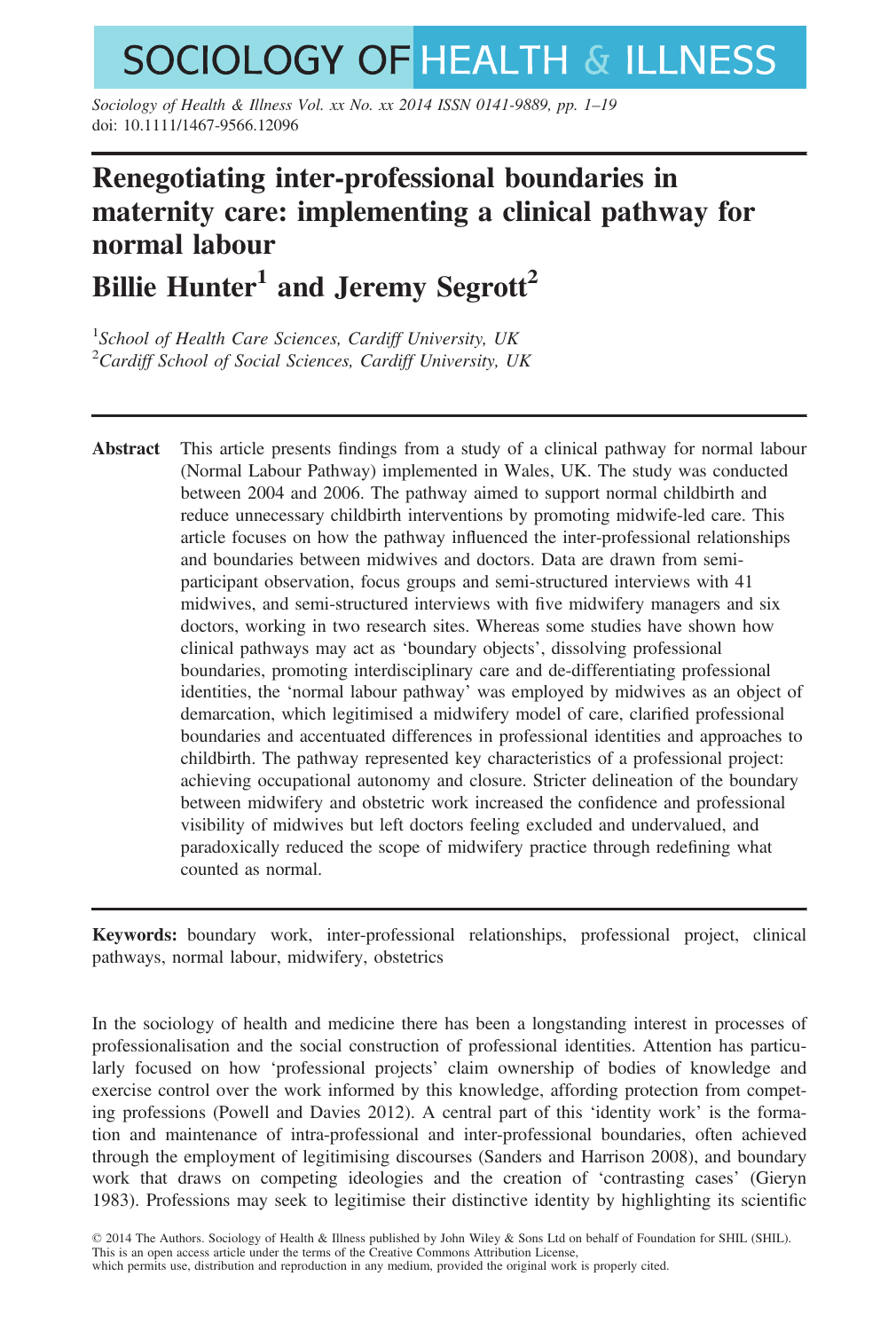basis, its treatment philosophy, its uniqueness (or similarities with other contrasting professions) or how it contributes to the efficient organisation of care (Sanders and Harrison 2008). As Gieryn (1983) argued, boundary work is most common when there is a desire to maintain occupational autonomy against threats from competitors, to expand an occupational sphere or to monopolise a domain. While Gieryn's account of boundary work was concerned with the early development (and demarcation) of science as a discipline, he argues that these processes are generalisable to the study of other professions (such as medicine), since 'expansion, monopolization and protection are generic features of "professionalization" ' (p. 792).

The salience and complexity of professional boundary work has been accentuated by recent healthcare system developments emphasising inter-professional collaboration and workforce flexibility. These developments are often embedded within new soft technologies, including protocols and clinical pathways aimed at levering evidence into practice, standardising practice in line with this evidence and reconfiguring who delivers care and how. These technologies bring together a range of professional interests (Allen 2009), potentially altering professional identities and boundaries (Pinder et al. 2005). In particular, they can enable 'lower status' occupational groups, such as nurses and midwives, to expand their professional base, thus challenging the traditional dominance of the medical profession (Powell and Davies 2012). Nancarrow and Borthwick (2005: 901) capture this neatly, suggesting that 'For established or aspiring professions, occupational strategies often centre on the protection and maintenance of boundaries, coupled with an ongoing campaign to expand areas of control.' Expansion of professional territory typically focuses on incorporating higher status roles, 'whilst delegating lower status roles to subordinate groups' such as healthcare assistants (Nancarrow and Borthwick 2005: 902). Thus the emergence of new professional identities through processes of role specialisation, diversification and substitution (both horizontal and vertical) (Nancarrow and Borthwick 2005, Sanders and Harrison 2008) is a key feature of the contemporary healthcare system, with a number of professional projects jostling for occupational jurisdiction. These professional projects are typified by their attempts to assert their profession's specialist skill base and unique expertise. However, as McDonald *et al.* (2009) suggest, there is an important distinction to be made between exclusionary strategies (concerned with intra-occupational control and the eligibility to practice) and demarcation strategies, which attempt to define and control the boundaries between different professions.

At the shifting boundaries of medicine and the midwifery and nursing professions a complex set of identity work is therefore taking place. As well as taking on roles that doctors have readily relinquished (Charles-Jones et al. 2003), midwives and nurses may also be seeking to expand (or re-establish) their professional territory in ways which the medical profession resists (Powell and Davies, 2012). As Larson (1990: 45) argues, 'professionals and experts, whenever they are challenged, individually or collectively, retrench behind the boundaries of their discursive fields and retreat towards the protected core'. Drawing on Larson's work, Martin et al. (2009:1192) highlight how this 'retreat to the core' may operate in the case of dominant professions such as medicine:

[E]stablished professions tend to cede their core work only reluctantly, using an armoury of techniques to defend their territory. By making claims to scientific or specialist expertise, for example, dominant professions are able to set the terms of reference of such territorial battles, so that challengers are immediately weakened by the need to appeal to the discursive norms of the dominant professions.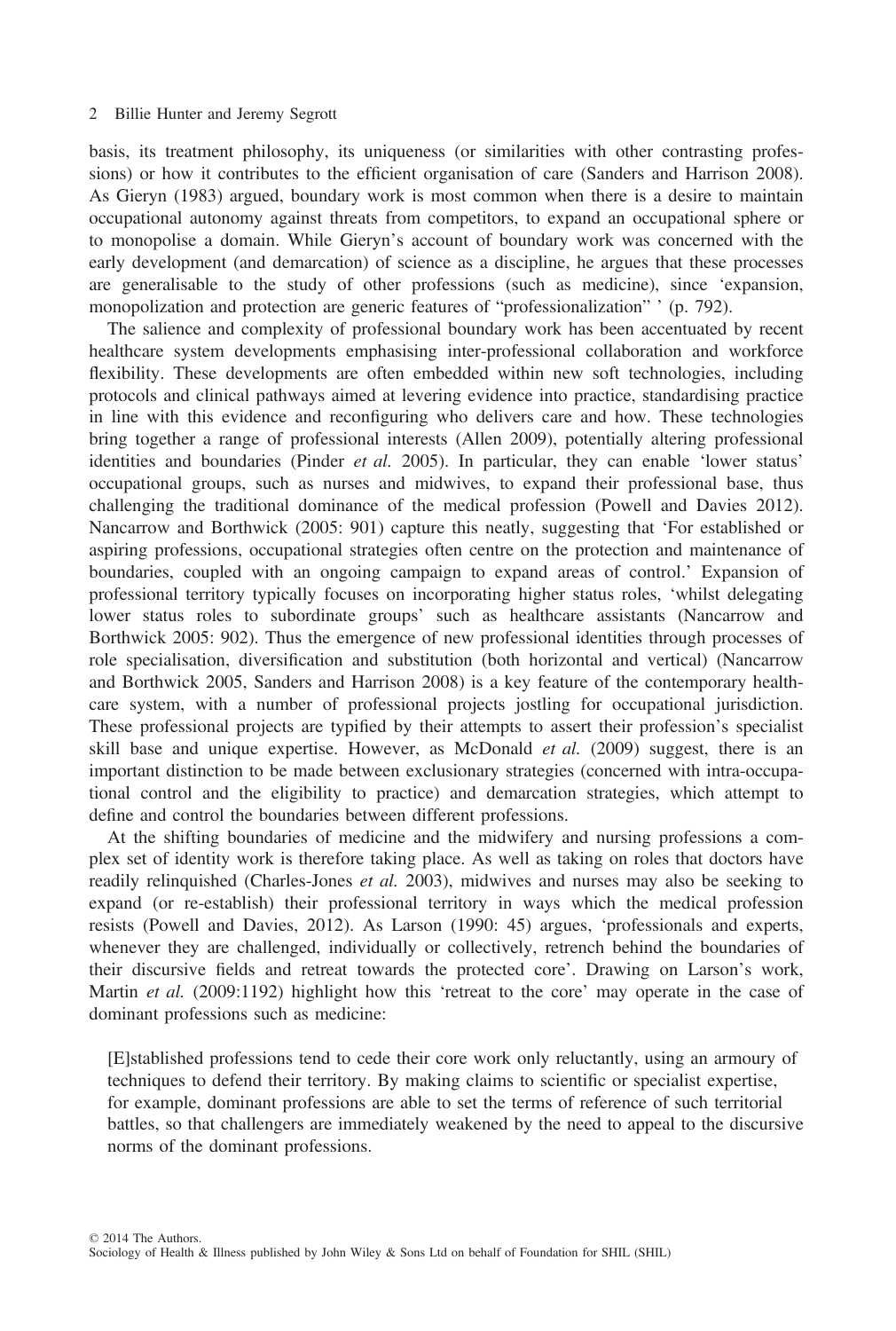While the notion of boundaries might suggest clear (if contested) divisions between professions (akin to tectonic plates?), there is evidence that as practitioners' roles shift, boundaries may become less clearly demarcated (Carmel 2006). Such situations require significant boundary work by those involved, both through active negotiation and other ways of accomplishing social order (Allen 1997). Where professional roles overlap or different professionals are viewed as being equally skilled in performing particular tasks, tensions and uncertainties can arise, particularly if informal organisational systems are out of alignment with formal professional roles and boundaries (Carmel 2006).

## Clinical pathways

Clinical pathways are key examples of healthcare governance initiatives aimed at improving the quality of care by reducing undesirable variations in practice and standardising care delivery (Allen 2009). Usually designed by local-level multidisciplinary teams to tackle local problems, they represent 'ideal' patient journeys that map out healthcare activities and specify the input of various professionals (Atwal and Caldwell 2002, Currie and Harvey 2000). As Gittell and Weiss (2004) argue, clinical pathways specify what care should be provided for patients with a particular condition, who should provide it, and how its constituent tasks should be sequenced. A growing body of sociological critique has explored the ways in which pathways may reshape practice and influence inter-professional identities and relationships (Allen 2009, Pinder *et al.* 2005). Allen (2009: 355) proposes that clinical pathways may function as boundary objects: 'an object which inhabits several social worlds and fulfils a role in structuring relations between them'. Exploring why some boundary objects are more effective than others in mediating between different communities of practice, Fox (2011) suggests that shared social meaning is all important.

As boundary objects, pathways are frequently aimed at encouraging dialogue across professional boundaries, often functioning as a shared language for discussing patient care (Allen 2009, Cabitza et al. 2008). Indeed, it is often in establishing inter-professional communication (rather than standardising care itself) that they are most effective (Atwal and Caldwell 2002, Currie and Harvey 2000, Hunter and Segrott 2008). Accounts of successful initiatives often refer to practitioner consensus: that patient care can be best achieved by incorporating multiple professional views (Caminiti et al. 2005). So, from Fox's (2011) perspective, these pathways function as facilitative boundary objects and are thus more likely to become implemented in practice.

Drawing on Berg's (1997) analysis of protocols (close relations of clinical pathways), we have previously argued that pathways are not ideologically neutral but are written by specific authors incorporating 'particular kinds of information and rationalities, raising questions of exclusion, power and governance' (Hunter and Segrott 2008: 609). Thus, clinical pathways may be thought of as 'regulatory mechanisms' designed to 'control, monitor and manage the process of healthcare' (Barnes, 2000: 201). Moreover, they do not operate within a vacuum and must be understood within their broader social and ideological context. For example, convening differing professionals to map patient journeys inevitably exposes competing interprofessional discourses and professional hierarchies. This can provide opportunities to break down inter-professional boundaries (Atwal and Caldwell 2002, Currie and Harvey 2000); however, it may also emphasise strongly held and conflicting perspectives (Barnes 2000, Pinder et al. 2005). When pathway formation requires the renegotiation of role boundaries, competing approaches representing fundamentally different ideologies of care are most clearly foregrounded (Berg 1997, Pinder et al. 2005).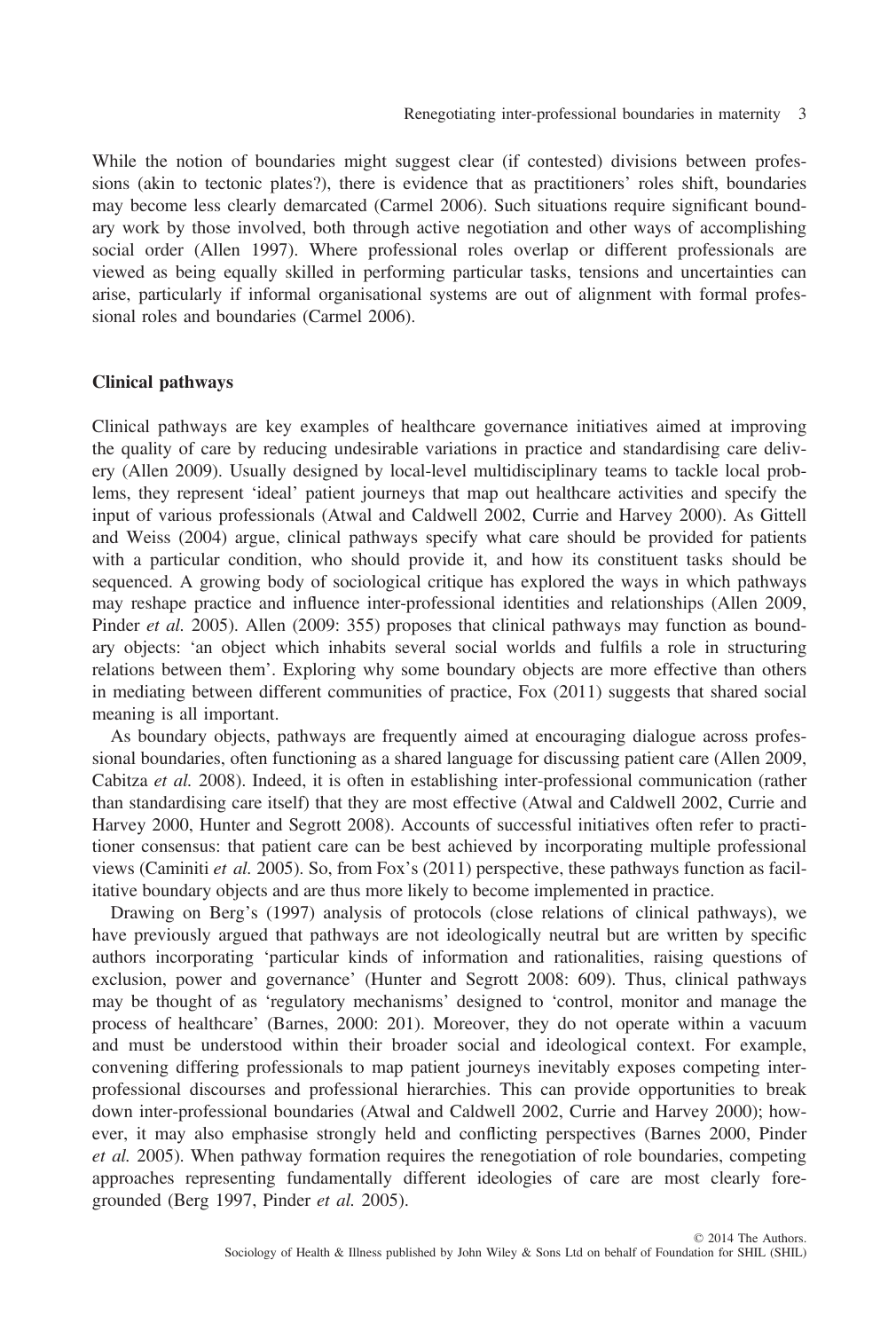## Midwifery and medicine

While professional identities and boundary work in health care have been extensively studied, limited attention has been given to how these processes play out in maternity care – a 'highly charged mix of medical science, cultural ideas and structural forces' (De Vries 2004: 15). Characterised by conflicting approaches to childbirth and competing claims for occupational jurisdiction (Abbott 1988), maternity care provides a fertile ground for sociological study, yet to date relatively few researchers have examined at a micro-level how the contested boundaries and claims for knowledge advanced by doctors and midwives are played out.

Analyses of  $19<sup>th</sup>$  and  $20<sup>th</sup>$ -century struggles for occupational jurisdiction (Witz 1992) provide insights into the historical underpinnings of current day tensions between midwives and doctors. Historically, midwives have been the subordinate group within maternity care, working covertly behind the scenes to give 'illusions of compliance' (Hunter 2005: 260), rather than openly challenging biomedicine. These covert strategies form part of the 'negotiated order' (Strauss et al. 1985) of maternity care, the process by which social order is continuously reconstituted.

Boundaries are frequently drawn with reference to 'normal birth' (the realm of the midwife) and 'abnormality' (the obstetricians' domain), although these culturally constructed categories are ambiguous and shifting, with fuzzy demarcation lines and a large grey area at their interface. Both professions are engaged in boundary work, drawing on various discourses to legitimise their expertise and authority and thus demonstrate their distinctive characteristics (Gieryn 1983, Sanders and Harrison 2008).

In common with other professions complementary or alternative to medicine, midwives legitimise their work by stressing their expertise and unique philosophy, employing a personcentred, 'with woman' discourse that emphasises holism, normal physiology and emotional support (Norris 2001, Sanders and Harrison 2008). Midwives contrast their philosophy with bio-medicine, which has been the dominant discourse for the past hundred years and is underpinned by claims to greater scientific knowledge and technical skill than those held by midwives. The midwifery discourse however frequently positions doctors as employing a reductive, interventionist approach that anticipates danger and emphasises risk, although this rather simplistic dichotomy fails to acknowledge a continuum of practice along which individual midwives and doctors are situated (Bryers and van Teijlingen 2010). Given the coexistence of differing approaches to childbirth and competing claims for authoritative knowledge, there have been surprisingly few sociological studies that focus specifically on inter-professional relationships in maternity care. This is even more remarkable, given that various reports have identified polarised professional positions and turf wars as key factors contributing to unsafe practice. For example, the Confidential Enquiry into Maternal and Child Health – 'Why Mothers Die' (Lewis 2005: 56) found a 'lack of communication and teamwork' contributed to a number of maternal deaths. This lack of research attention was noted over 20 years ago by Kitzinger et al. (1990). Exploring what they tellingly characterise as 'traditionally antagonistic' doctor–midwife relationships, they observe 'conflicting views about each other's legitimate spheres of concern' (Kitzinger et al. 1990: 151), with inter-professional relationships 'constantly under informal negotiation' (p. 160). Recent social scientific studies confirm that these ideological and professional differences persist (McIntyre et al. 2012, Pollard 2011, Reiger and Lane 2009). For example, an organisational case study found Australian midwives and doctors had significantly different attitudes to childbirth and differing professional cultures. Both tended to negatively stereotype the other (Reiger and Lane, 2009), resulting in a climate of incivility and mistrust. Applying complexity theory to maternity care Downe et al. (2010) suggest that a self-perpetuating pattern may be established. Each professional group anticipates disharmony, reinforced by existing prejudices. Thus inter-professional tensions become 'viral'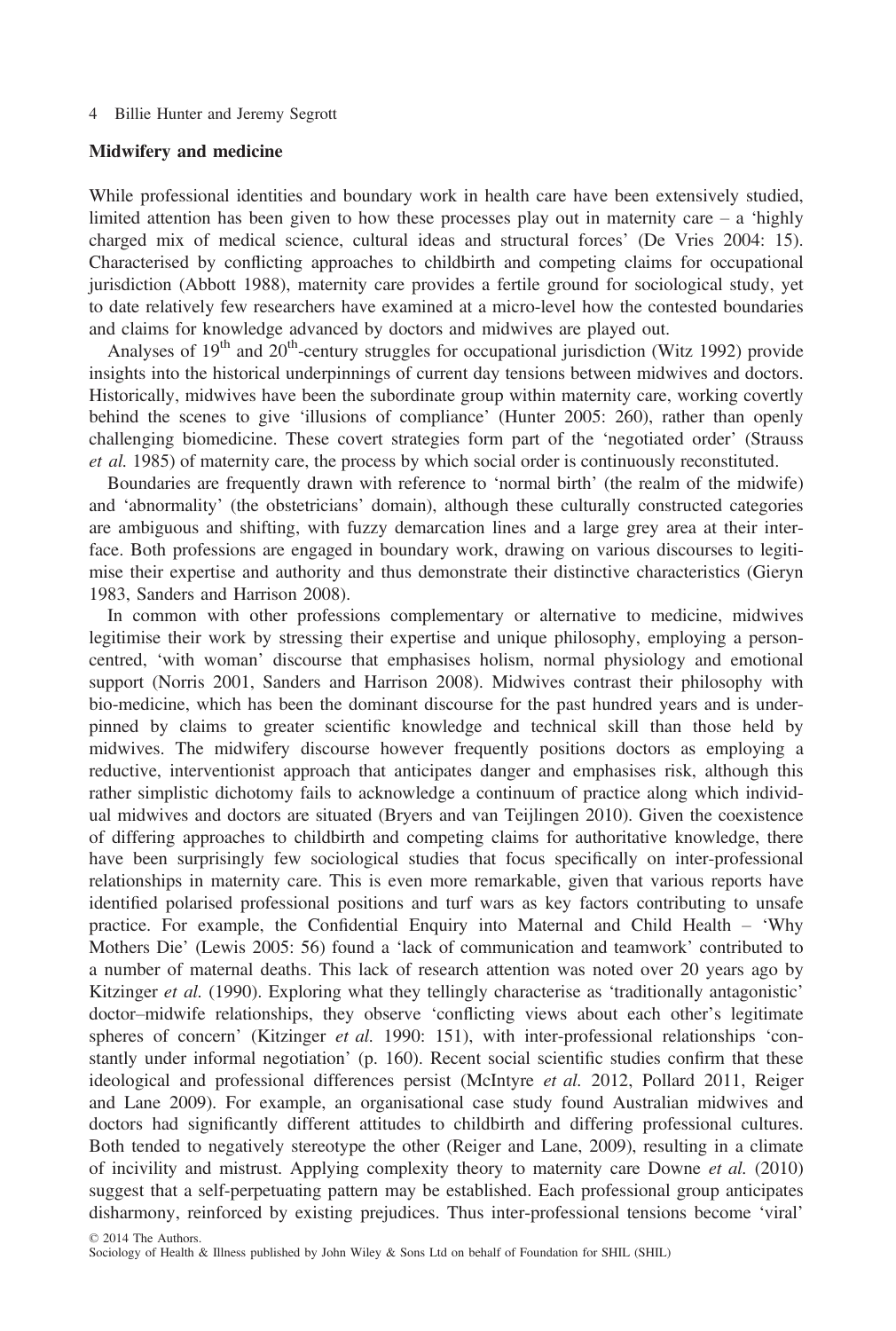and are echoed at all organisational levels, presenting major challenges not only for safe practice but also for healthcare reforms requiring collaborative working.

Current UK maternity care policies are likely to affect the division of labour and exacerbate inter-professional tensions. Underpinned by professional and government concerns about increasing childbirth intervention, and supported by evidence of improved clinical outcomes for women and babies receiving midwife-led care (Hatem *et al.* 2008), a number of policies have been devised at local, regional and national levels aimed at encouraging normal birth and minimising unnecessary intervention (Department of Health 1993, 2007, Department of Health Social Services and Public Safety 2012, National Health Service Quality Improvement Scotland 2009, Welsh Assembly Government 2002). Although varying between the four UK countries, policies commonly identify midwives as the key professionals in straightforward childbirth. Welsh policy utilises a clinical pathway (the Normal Labour Pathway) to achieve these aims.

In these ways, midwifery is therefore seeking to expand its professional territory, renegotiating its boundaries and relationship with the medical profession. Midwives' identity work may, however, prove particularly complex: although they may legitimise their professional identity by stressing its distinctive philosophy and differentiating it (in oppositional terms) from mainstream medicine, Foley and Faircloth (2003) found that midwives in the USA also utilised medicine as a 'discursive resource', sometimes stressing the scientific basis of midwifery or by emphasising their equality with doctors.

#### Article overview

In this article we explore how the introduction of a maternity care clinical pathway in Wales, UK (the All Wales Clinical Pathway for Normal Labour, or 'normal labour pathway'as it was known), led to the renegotiation of inter-professional relationships and boundaries between midwives and doctors. The research study was conducted in South Wales over a 2-year period. The aim was to explore how the pathway was used in real life settings and evaluate its implementation from the perspectives of all key players: midwives, doctors, mothers and midwifery managers. A policy ethnography approach provided insights into the pathway creation and implementation, as well as how it was used on the ground. We therefore aim to address Martin et al. (2009)'s concern that:

[T]he literature on the health professions concentrates on potential, rather than actual, shifts in professional boundaries: it considers legitimacy claims in isolation, rather than in relation to specific challenges to the professional division of labour. (2009: 1191)

The article fills a significant gap in the recent body of knowledge on midwife–doctor relationships by analysing the identity work undertaken to maintain inter-professional boundaries. It also provides novel insights into the use of a clinical pathway as an object of demarcation used to support and legitimise the professionalising strategies of midwives, rather than as a boundary object as more commonly described in the literature (Allen 2009).

#### Description of study methods and approach

This study used a policy ethnography approach. Policy ethnography explores how policy is put into action from the viewpoint of the key players, thus increasing our understanding of organisations in action (Griffiths 2003). This approach facilitates a detailed consideration of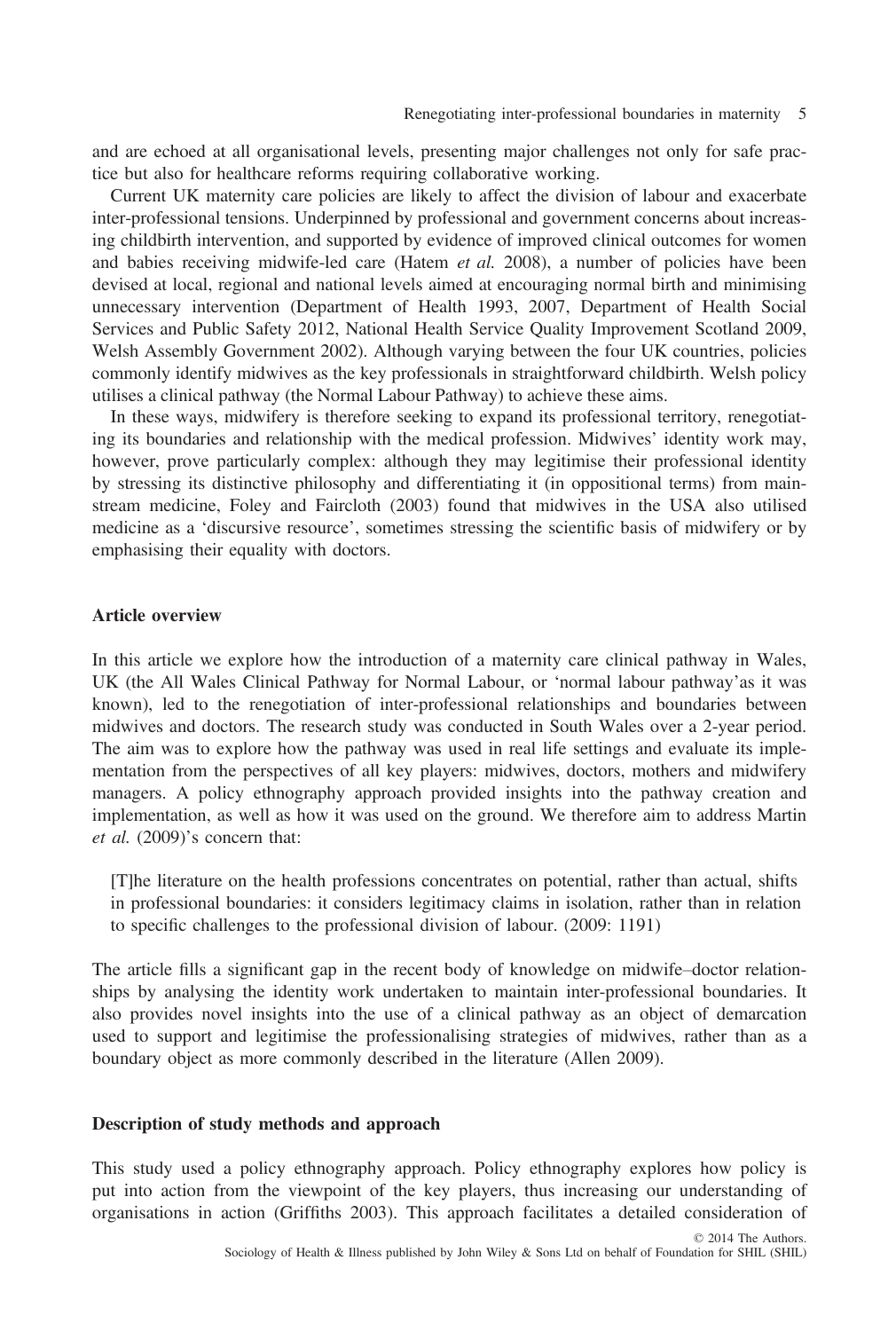processes, as it allows the investigation of a policy's journey from initial conception to implementation. In particular, it enables us to investigate how polices are enacted on the ground, underpinned by the assumption that policies are made not only at the top by policymakers but are also constructed locally by grassroots workers to fit the realities of practice (Dubois 2009, Griffiths 2003). Ethnographic approaches are particularly appropriate for exploring organisational cultures and cultural change, as they have the potential to enhance understanding of the complex nature of knowledge translation, in particular why some policies are more easily implemented and accepted than others (Gabbay and Le May 2010).

Data were collected between October 2004 and October 2006 in two research sites, selected for their contrasting features; they differed in size, location, model of service delivery and timing of the 'normal labour pathway' implementation. Maternity Unit A was a medium-sized obstetric unit, based in a semi-rural area, with an annual birth rate of approximately 1400 births. The midwives worked mainly in community-based teams, providing midwife-led, continuity of care for women with straightforward pregnancies. This unit had implemented the pathway early in the national process. In contrast, Maternity Unit B was a large urban tertiary referral obstetric unit with an annual birth rate of approximately 3600 births. Service delivery was more traditional: the midwives worked in either hospital or community locations and midwife-led continuity of care was rare. This unit implemented the pathway late in the national process.

Data were collected in three phases. In phase one, semi-structured interviews were conducted with senior level midwives and doctors involved in the initial pathway development. To protect participant anonymity, these are referred to as key informants and no further identifying details are provided. Analysis of a range of relevant documents was also undertaken, but is not referred to in this article. Phases two and three were conducted in maternity units A and B, respectively. The process began with semi-participant observation of six midwives using the pathway while they cared for women in normal labour, followed by an unstructured interview. A total of 30 hours of observational fieldwork was undertaken by the principal investigator. There was the potential that the woman's clinical condition and risk status could change during the observation, requiring her to 'exit the pathway'. In this eventuality, it was planned that the observation would be stopped but the observational field notes up to that point would be included in the data, in order to provide deeper insights into the use of the pathway and how it might contribute to the decision-making process. However, as it turned out, none of the observed labours resulted in women exiting the normal labour pathway.

Insights gained from the initial data collection were used to develop focus group and semistructured interview schedules for use with midwives, managers and doctors. All participants were encouraged to discuss their experiences of pathway development and implementation, and how the pathway had affected their practice. Focus group discussions were effective in enabling insights into shared experiences, in particular the pathway's effect on midwifery culture and midwives' working practices. All focus groups and interviews were conducted by the principal investigator and a research assistant.

Study approval was obtained from the local research ethics committees and research and development committees linked to the participating sites. Following permission to access the sites from gatekeepers (obstetric and midwifery leads), briefings were given at staff meetings and information letters were sent to all maternity staff inviting their participation. The participants were required to have current or past experience of the pathway. Potential participants contacted the research team and the midwives were asked to select their preferred mode of participation (observation plus interview or focus group). There was considerable interest in the study and recruitment of participants did not present any difficulties. It is acknowledged that this purposive sampling strategy had the potential to recruit participants with strongly held views about the pathway, positive or negative.

Sociology of Health & Illness published by John Wiley & Sons Ltd on behalf of Foundation for SHIL (SHIL)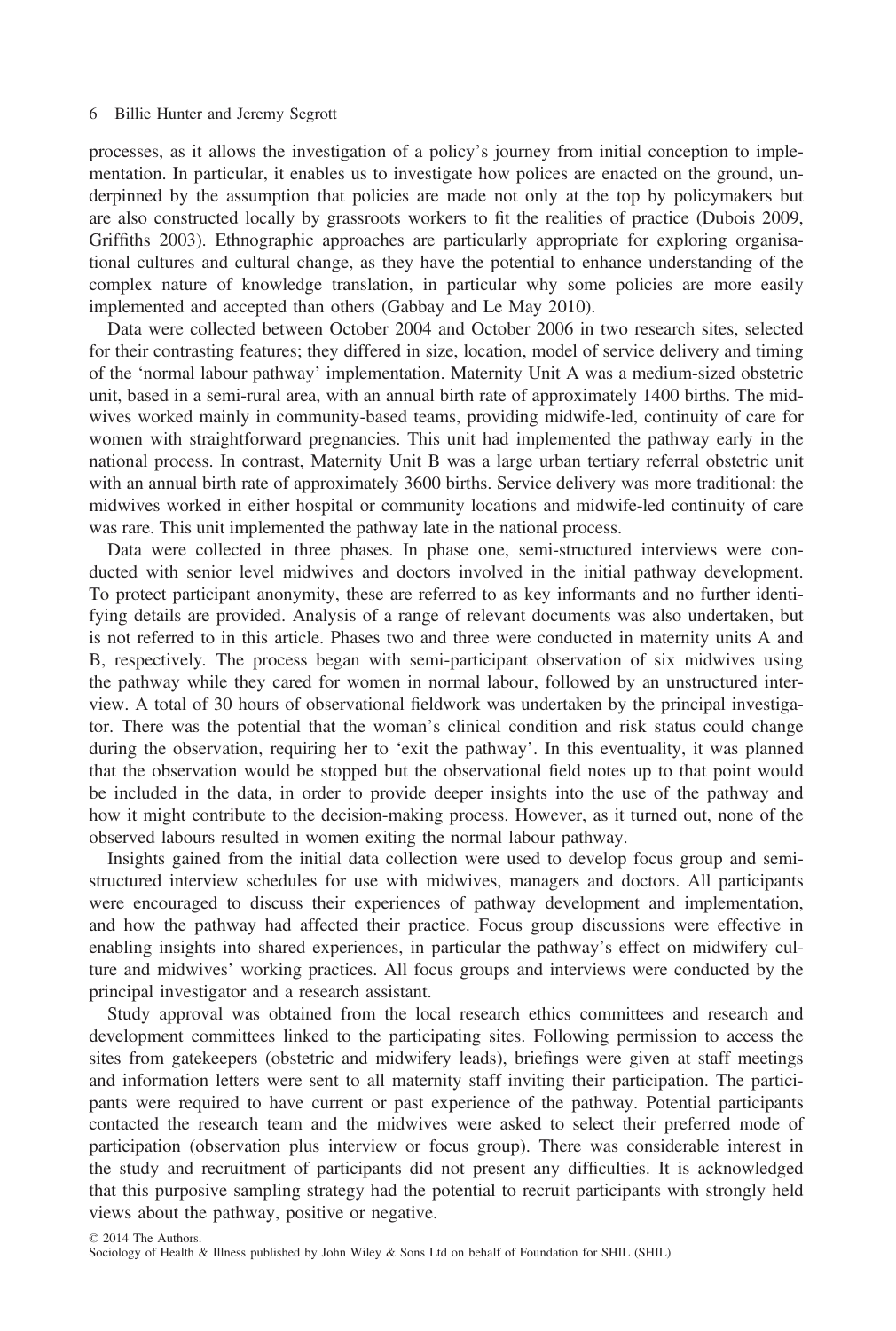A total of 56 participants took part (see Table 1): four senior key informants involved in initial pathway development and implementation and 41 midwives, six doctors and five midwifery managers from the two maternity units. A sample of women who were cared for on the pathway was also interviewed; their responses will be discussed in a forthcoming article. In all, 41 midwives participated, 21 from Unit A, and 20 from Unit B. Their length of clinical experience varied between one year and 35 years, with those from Unit A having longer clinical experience than those from Unit B (see Table 2). Doctors and managers were drawn from both sites and represented varying lengths of experience. Three doctors participated per site and represented different clinical grades (at registrar and above). Given the small sample size, no further details are given for doctor and manager participants in order to protect anonymity.

### Data analysis

Detailed field notes were kept during the observations and written up in full immediately afterwards. Interviews and focus group discussions were audio-recorded and later transcribed and entered into the computer assisted qualitative analysis package N6. All data and field notes were analysed thematically by the principal investigator and research assistant. Both researchers read the transcripts and field notes several times, identifying minor and major codes and the relationships between them (Coffey and Atkinson 1996). In order to enhance analytic trustworthiness and rigour this process was undertaken blind, as a form of peer validation. After minor refining of coding categories and terminology, researcher agreement was reached. An analytic coding frame was created and used to code all data. At the end of the study, a project roadshow travelled around Wales to allow early dissemination of the findings to midwives and doctors. An additional purpose of the Roadshow was to test out the analysis during audience discussion and via written evaluation forms. This feedback suggested that the findings concurred with individuals' experiences. While they are not a formal means of respondent validation, the roadshows do indicate the general credibility of the data.

| Data collection method      | Participant type   | Sample size |
|-----------------------------|--------------------|-------------|
| <b>Interviews</b>           | Key informant      | 4           |
| Observations and interviews | <b>Midwives</b>    | 6           |
|                             | Mothers            |             |
| Focus groups (7)            | <b>Midwives</b>    | 31          |
| Semi-structured interviews  | <b>Midwives</b>    | 4           |
| Semi-structured interviews  | Doctors            | 6           |
| Semi-structured interviews  | Midwifery managers | 5           |
| Semi-structured Interviews  | <b>Mothers</b>     | 10          |
| <b>Interviews</b>           | Key informant      | 4           |

Table 1 Details of sample and data collection methods

Table 2 Details of midwife participants – length of clinical midwifery experience

| Length of experience | Unit A | Unit $B$ |
|----------------------|--------|----------|
| $1-5$ years          |        | 10       |
| $6-10$ years         |        | 4        |
| $11-35$ years        | 16     |          |

© 2014 The Authors.

Sociology of Health & Illness published by John Wiley & Sons Ltd on behalf of Foundation for SHIL (SHIL)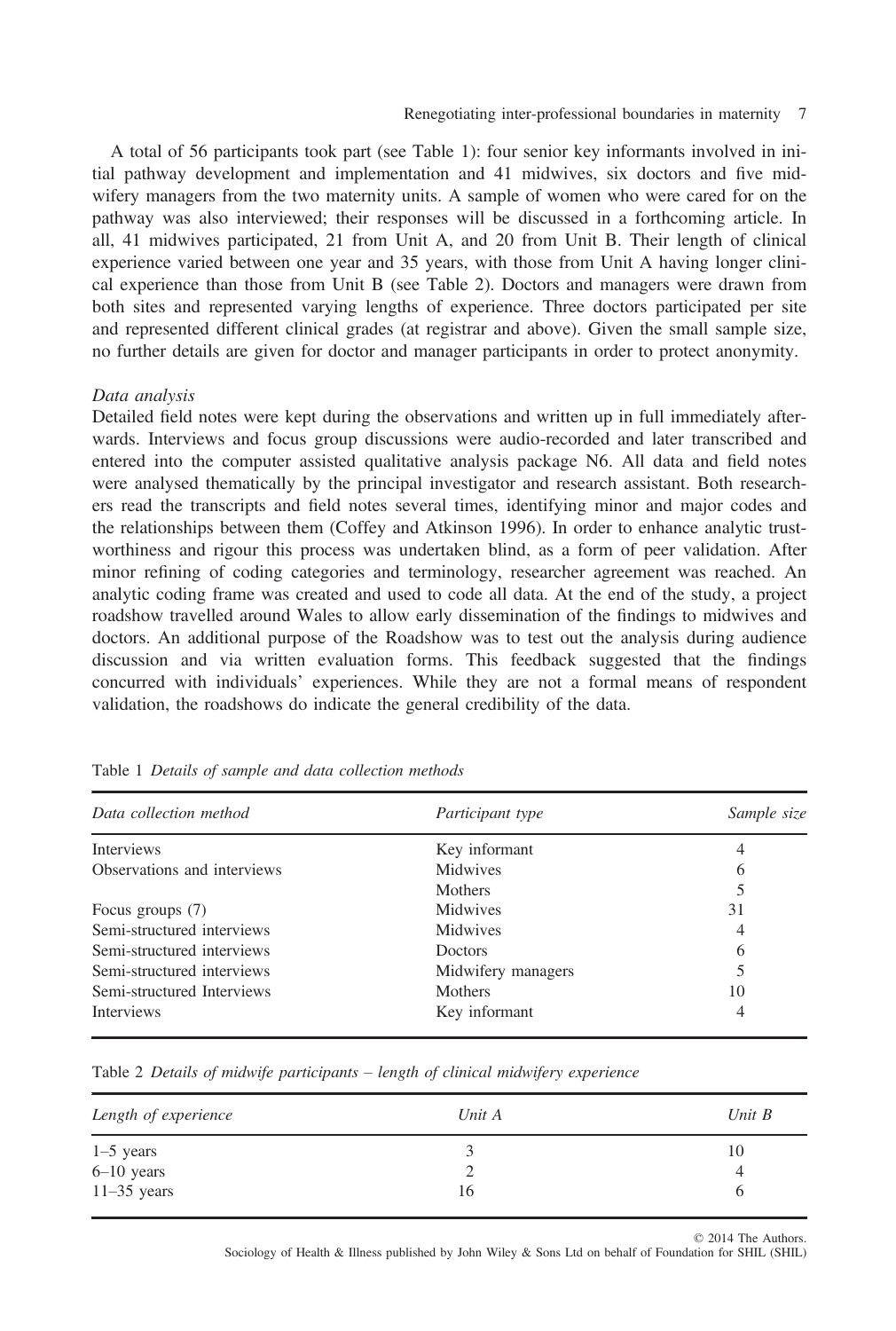#### Findings

This article focuses on selected findings relating to the effect of the pathway on interprofessional relationships and boundaries. It draws largely on the interview and focus group data, interwoven with fieldwork observations when relevant. Interpretation of the data is informed by sociological understandings of boundary work and how clinical pathways may act at the interface of professional boundaries, signalling the limits of delegated authority. Key themes identified are:

- Legitimising a midwifery model of care
- Redefining midwifery territory
- Shifting medical territory and jurisdiction
- Redefining the doctor's role

These selected findings are situated within the broader analytic framework (Hunter 2007), which included: pathway creation and implementation (Hunter 2010); effects on midwives' work (Hunter and Segrott 2010); effects on midwives' relationships with doctors and mothers, and the macro-level effects on Welsh maternity care (Hunter and Segrott 2010).

The 'normal labour pathway' is a three-part document used only by midwives while providing midwife-led intrapartum care for low-risk women in normal labour. The pathway uses the definitions of normal labour and risk status established by the National Institute for Health and Clinical Excellence (NICE); originally those set out in 2001 (NICE, 2001), and updated in 2007 in line with its guidelines for intrapartum care (National Collaborating Centre for Women and Children's Health 2007). The pathway's aim is to support midwives in promoting normal childbirth by using low-tech strategies, specified in an algorithm, that enhance normal birth physiology, such as encouraging maternal movement and upright position (Hunter and Segrott 2010). The first example of a pathway aimed at promoting normal birth, its ultimate purpose is to reduce unnecessary childbirth intervention (Fox 2004). The pathway generated substantial interest and subsequently other clinical pathways have proliferated in maternity care, including variations of the Welsh pathway (Rycroft-Malone et al. 2008). However, there has been no evaluation of the clinical advantages or disadvantages of the 'normal labour pathway' for mothers and babies, and thus there is no evidence to support the claims made for its efficacy and value (Hunter and Segrott 2010). The pathway is accessible electronically.

The 'normal labour pathway' shares some similarities with classic clinical pathways. For example, it contains a decision-making protocol, informed by research evidence, where available, and best practice where no research base was identified. The pathway also acts as a record of care, in the form of a tick box with written notes made only if there is non-compliance with usual care (Hunter and Segrott 2008). However, the 'normal labour pathway' has unique and distinctive features. Firstly, it is unidisciplinary – used only by midwives. This removes the challenges – and possible opportunities – of creating and using a multidisciplinary tool although, as will be seen, other challenges have arisen instead. Secondly, rather than standardising care for a specific condition, the pathway set out to fundamentally change the approach to intrapartum care by creating a tool to implement midwife-led care for all women with straightforward pregnancies. This was achieved by devising clear eligibility criteria demarcating professional boundaries: all women cared for on the pathway were midwife cases, with medical contact only if a deviation required obstetric intervention. Increased time was allowed for labour progress so women could remain in midwife-led care for longer. Finally, the pathway was a national rather than a local strategy, embedded in Welsh maternity policy (Welsh Assembly Government 2002).

Sociology of Health & Illness published by John Wiley & Sons Ltd on behalf of Foundation for SHIL (SHIL)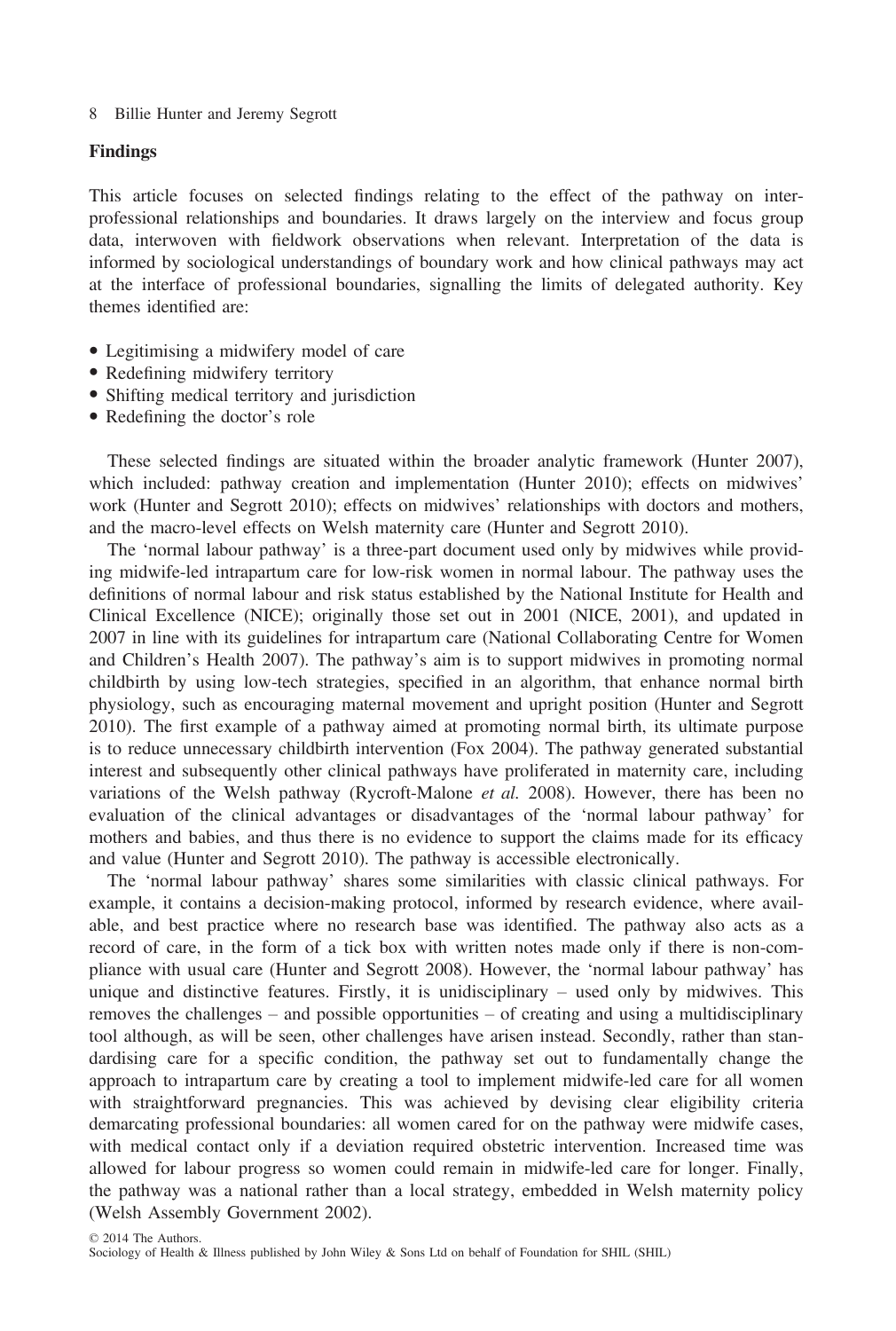The 'normal labour pathway' had intended and unintended consequences for interprofessional relationships, which were consistent across both research sites. An intended consequence was the sharper delineation of midwifery–obstetric boundaries and the increased visibility of midwife-led care. Midwives described the pathway as being supportive of a normal, physiological approach to intrapartum care, enhancing confidence in midwifery knowledge and skills and providing clear criteria for midwife-led care. Unsurprisingly, midwives did not generally describe this privileging of a midwifery discourse as problematic. In contrast, doctors expressed negative views about the pathway's effect on their identity and scope of practice. They described feeling excluded and undervalued. These experiences and the increased interprofessional tensions that resulted were unintended. However, we will argue that conflicts were certainly predictable, given that from its conception the pathway was a professional project intended to promote midwife-led care, and facilitating inter-professional working was never the intention of the pathway developers.

#### A midwifery project from the outset?

Although increasing levels of childbirth intervention could reasonably be seen as a problem for all maternity care practitioners, the approach taken in Wales was not multi-professional. A decision had apparently already been made by senior midwives and at a government level: the solution was to increase midwife-led care, using a clinical pathway to achieve this (Hunter 2010). Consequently, some midwife participants argued that it was not really necessary to engage doctors other than in a support role:

We needed a body of clinicians (for the steering group) and we discussed the balance of midwives versus obstetricians, and the internal reference group – the policymakers – and [senior civil servant] believed it was a midwifery initiative but that we would absolutely want the support of obstetricians. Because it can't work in isolation. (Interview key informant)

The eventual steering group composition had a majority of midwives and only one obstetrician member. Other participants commented on this imbalance, and its implications:

It would have helped if they [doctors] were more involved in the implementation and the development  $\dots$  they should have had more than one on it – if you want to implement something new, you need to get lots of stakeholders on board. (Interview S, manager Unit B)

We were made aware of it but I felt we had no say in the matter. Right from the beginning we disagreed with some of the stuff in there. I do think if you want to get the doctors on board, you need to do more of an effort. (Interview J, doctor Unit B)

# Legitimising a midwifery model of care

Creating and implementing the 'normal labour pathway' emphasised differences in professional attitudes and approaches to childbirth, particularly during initial implementation, with negative effects on collaborative working. Midwives and doctors working in both research sites and across all care delivery settings commented that relationships had become 'us and them' since the pathway's introduction, with doctors being alarmed by the midwives' 'territorial behaviour' and the midwives justifying this as a necessary step in shifting the balance of professional power.

Many midwives from both units described how the pathway had given them 'the OK'; in effect legitimising a midwifery approach that anticipated a normal birth and encouraged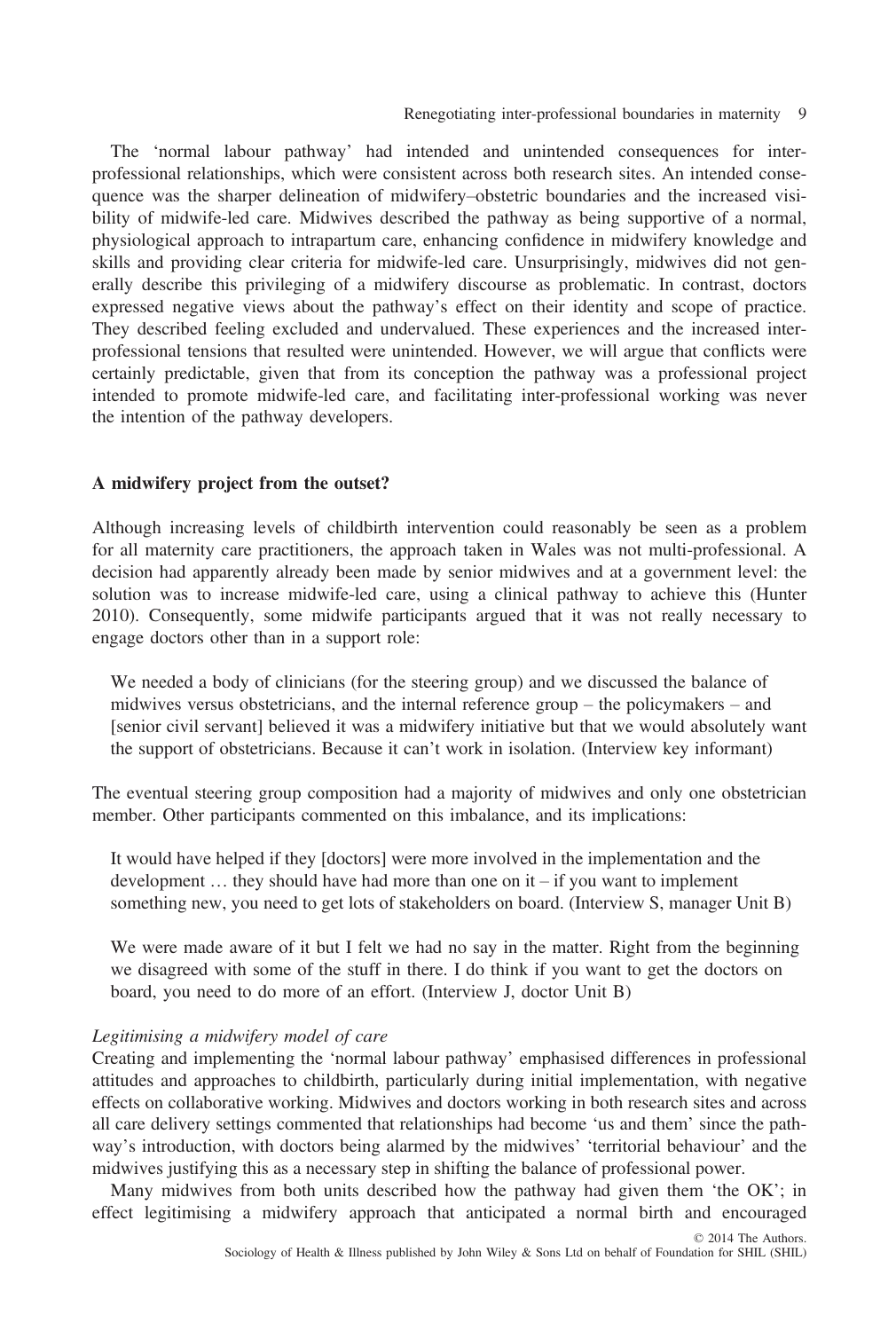normal physiology. This sense of having had permission to challenge a medicalised approach to labour care led to a sense of increased confidence, especially for newly qualified midwives:

I think it's helped me to have the confidence really to practice with the way I wanted to practice … it gives you a little bit more confidence to say 'This isn't what the normal pathway suggests and this woman falls into the normal pathway therefore this is what I am going to do'. (Focus group 4, Unit A: recently qualified midwife)

Experienced midwives also admitted that the pathway had boosted their confidence, particularly by giving them 'permission' in relation to the timing of progress in labour:

It has sort of given midwives permission not to time labour in the way it was timed previously … in some ways that's the biggest thing it's done for me – is that the timing of labour is less rigid than it was. (Interview J, midwife Unit B)

To legitimise their practice the midwives drew on both the normal birth discourse embodied by the pathway and the discourse of scientific evidence-based practice exemplified by the reference list included in the pathway, which underpinned its guidance:

- Midwife 1: It's backed by research, which is really how midwifery should be practised, rather than that's how it's always been done blah blah.
- Midwife 2: It's written down and because it's coming from research, you've got all the references in front of you as to what type of research has been used and it sort of … just backs you up. (Focus group 5, Unit B midwives)

This scientific discourse was also described as offering a protective function in relation to interactions with the medics:

- Midwife 1: A good thing is that you've got it all written out and everything is referenced. And really, if the woman is on the normal care pathway, there shouldn't be any medics coming in saying 'What is she doing? Why are you doing … ?'
- Midwife 2: Yes, it's protection for us in a way isn't it?  $\dots$  I like using the pathway because it gives you a sense of greater autonomy. (Focus group 2, Unit A midwives)

Being an evidence-based initiative gave the pathway authority in the midwives' eyes, which in turn legitimised a midwifery approach to care. However, it was apparent that the quality of the underpinning evidence was largely taken for granted by the midwives. By contrast, the doctors questioned the robustness of the evidence base:

We're swapping one lot of vague-ish evidence for another lot of vague-ish evidence – and wait and see if anything goes wrong or not. (Interview J, doctor Unit B)

The pathway's authority and legitimacy was further enhanced by its incorporation into Welsh policy:

Midwife 1: It makes it a bit more powerful ... particularly if you are getting criticism from the doctors to be able to say 'This is an All Wales – this is not just some little quirk that we thought up here'. (Focus group 1, Unit A midwives)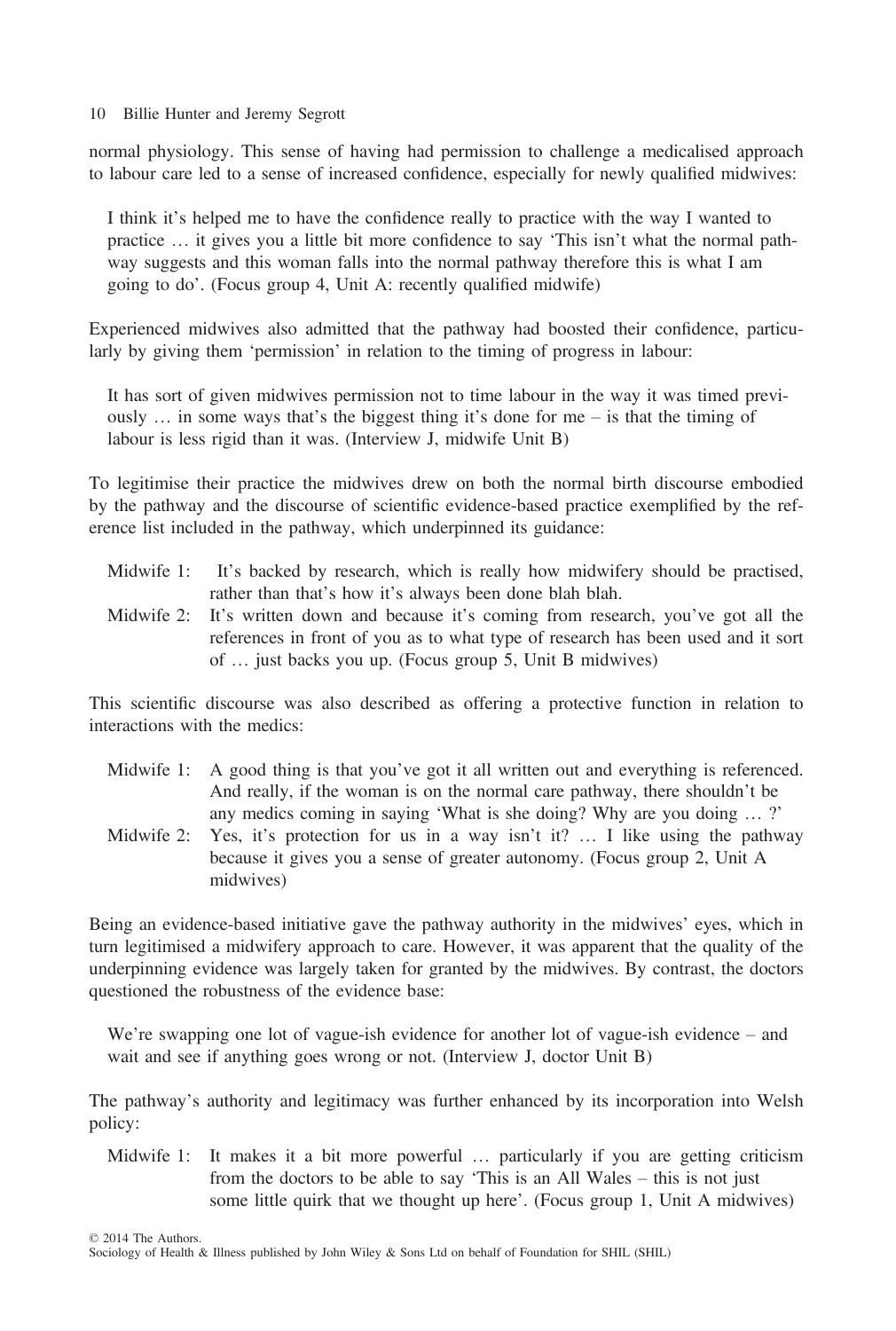Midwives had previously tackled these issues as individuals rather than as a professional group. They had often experienced difficulties in defending a normal midwifery approach, tending to 'do good by stealth' (Kirkham 1999: 736); that is, they would use covert strategies such as giving 'toast and a drink … sneakily', as in the following account:

Now you think nothing of giving them a piece of toast and a drink when they are in the early stages of labour, whereas before you didn't have permission to do it, you were doing it off your own back, rather sneakily, in case the people in charge saw you and didn't like it. (Focus group 5 Unit B)

For some midwives the very existence of the pathway appeared to be enough to give a sense of back up. When asked directly, many midwife participants found it difficult to articulate exactly how the pathway achieved this, suggesting it had an almost talismanic quality:

| Midwife:     | I think it's [the pathway] really good for us as team midwives because we                                                                                                                                                                  |
|--------------|--------------------------------------------------------------------------------------------------------------------------------------------------------------------------------------------------------------------------------------------|
|              | don't intervene unless we really need to and we try and keep it as normal as                                                                                                                                                               |
|              | possible anyway, but it does keep you more focused.                                                                                                                                                                                        |
| Facilitator: | Is that because of the evidence that's written down in there?                                                                                                                                                                              |
| Midwife      |                                                                                                                                                                                                                                            |
| [doubtful]   |                                                                                                                                                                                                                                            |
| tone]:       | I don't think it's as much the evidence $-\text{ as much as it's giving you the OK to do}$<br>that  You don't have to justify what you are doing because it is there. You<br>know it's there to back you up. (Interview N, midwife Unit A) |

Throughout these data runs an image of midwifery as an embattled profession, with midwives seeking permission, protection and back up from the pathway to boost professional legitimacy and exclude those who seek to undermine it. This image is reinforced by midwives' frequent use of battlefield metaphors:

It does give you a little bit of ammunition. (Focus group 2, Unit A midwives)

It's ammunition against the doctors, which is an awful thing to say, but it has given you something, that you know from your evidence that you can support what you practice. (Interview N, midwife Unit A)

#### Redefining midwifery territory

The 'normal labour pathway' clearly delineated midwifery territory in several ways. Perhaps most importantly, the pathway is a textual representation of midwifery knowledge accessed and used only by midwives. This exclusivity has important implications for establishing an authoritative knowledge base and the exercising of power.

In order to define professional territory the scope of the work, its recipients and boundaries must be specified. By identifying some women as appropriate for care solely by midwives the pathway clearly demarcates these territories. What is significant (and new) here is that it is midwives who instigated this change and individual midwives who decide which women are cared for on the pathway, using eligibility inclusion and exclusion criteria. This is a significant shift in professional authority, as traditionally the categorisation of women in terms of their perceived risk status was undertaken by obstetricians. Once women are being cared for on the pathway, they are categorised as being a midwife's case, with no medical contact unless the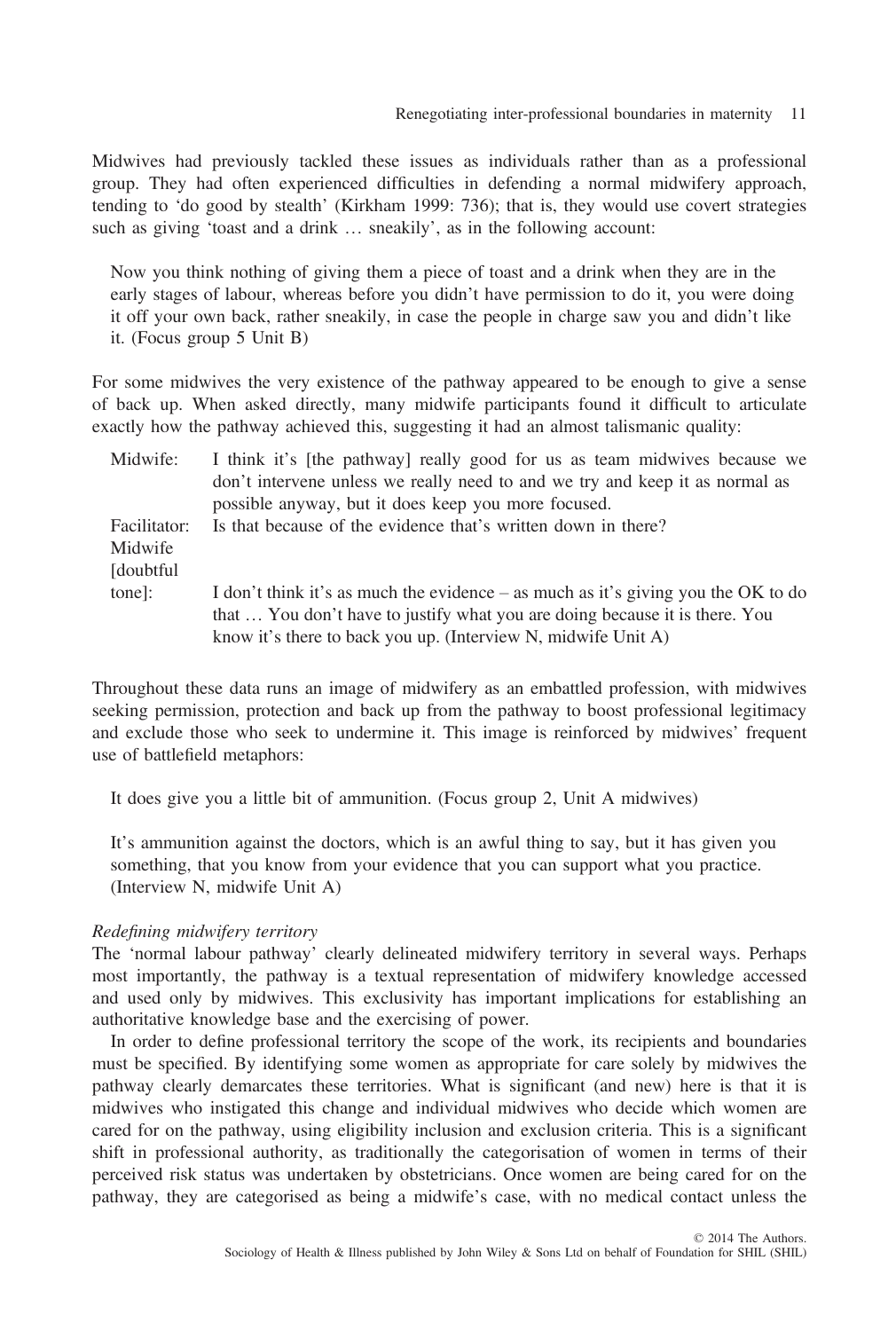midwife deems this necessary. As the pathway is used exclusively by midwives, the midwife controls access to the client and her clinical records. As one midwife explained:

I think it does sort of put a little tag [our emphasis] on that woman as a way of saying, 'leave her alone'. Which I think some doctors respect and some don't. (Focus group 1, Unit A midwives)

Interestingly, few doctors commented on how these initial eligibility decisions were made or on the shift in authority that accompanied them. Rather, as discussed in the next two themes, doctors' concerns focused on altered professional boundaries and authority during intrapartum care and how they experienced these at the micro-level of service delivery.

The 'normal labour pathway' served an important function in legitimising midwifery authority. Midwives used it to emphasise their unique expertise in normal childbirth and to challenge the dominant biomedical discourse:

It takes a lot for the midwives to challenge the doctors because they are assumed to have the greater knowledge. But when it's normal it's our field and that's where our strengths lie. (Focus group 5, Unit B midwives)

This exercising of midwifery authority was observed during fieldwork. For example, during one labour a doctor had entered the birth room uninvited and failed to introduce himself – both transgressions of the etiquette of midwife-led care. The midwife's response is professionally polite but brief. While she does inform him that labour progress is slow ('no change after 3 hours'), which could warrant a medical opinion, her clinical authority is evident: the woman's progress is within normal boundaries and hence within the midwife's jurisdiction:

Dr G Registrar comes in to the birth room: Is everything okay? [Does not introduce himself]. Midwife: Yes, she's midwife-led care, 5 cms but no change after 3 hours. I've done an ARM, we'll see what happens. (Field note 1 Unit A)

The pathway also potentially altered professional territories by both expanding and reducing the pool of women identified as 'normal', hence extending or constricting the midwives' scope of practice. For example, as in field note 1 above, allowing more time for labour progress shifts the boundaries of normality, resulting in some women remaining in the midwife's care rather than being transferred to medical care. In contrast, many midwives described the initial assessment criteria as too strict, so that women who would previously been viewed as low-risk were reclassified by midwives as a doctors' case. Midwives questioned what the impact on these women might be (for example, they might now have electronic foetal monitoring during labour when this would not have happened previously). It was felt that a grey area had been created, where women were not low risk enough to meet the inclusion criteria for pathway care but were also not high risk. This problem was compounded when pathway eligibility determined place of birth; for example, a midwife-led birth centre or an obstetric unit. By shifting the parameters of normality the pathway thus had territorial implications for both midwives and doctors. Paradoxically, the increased status of midwifery work appeared to have come at the price of a reduced scope of practice.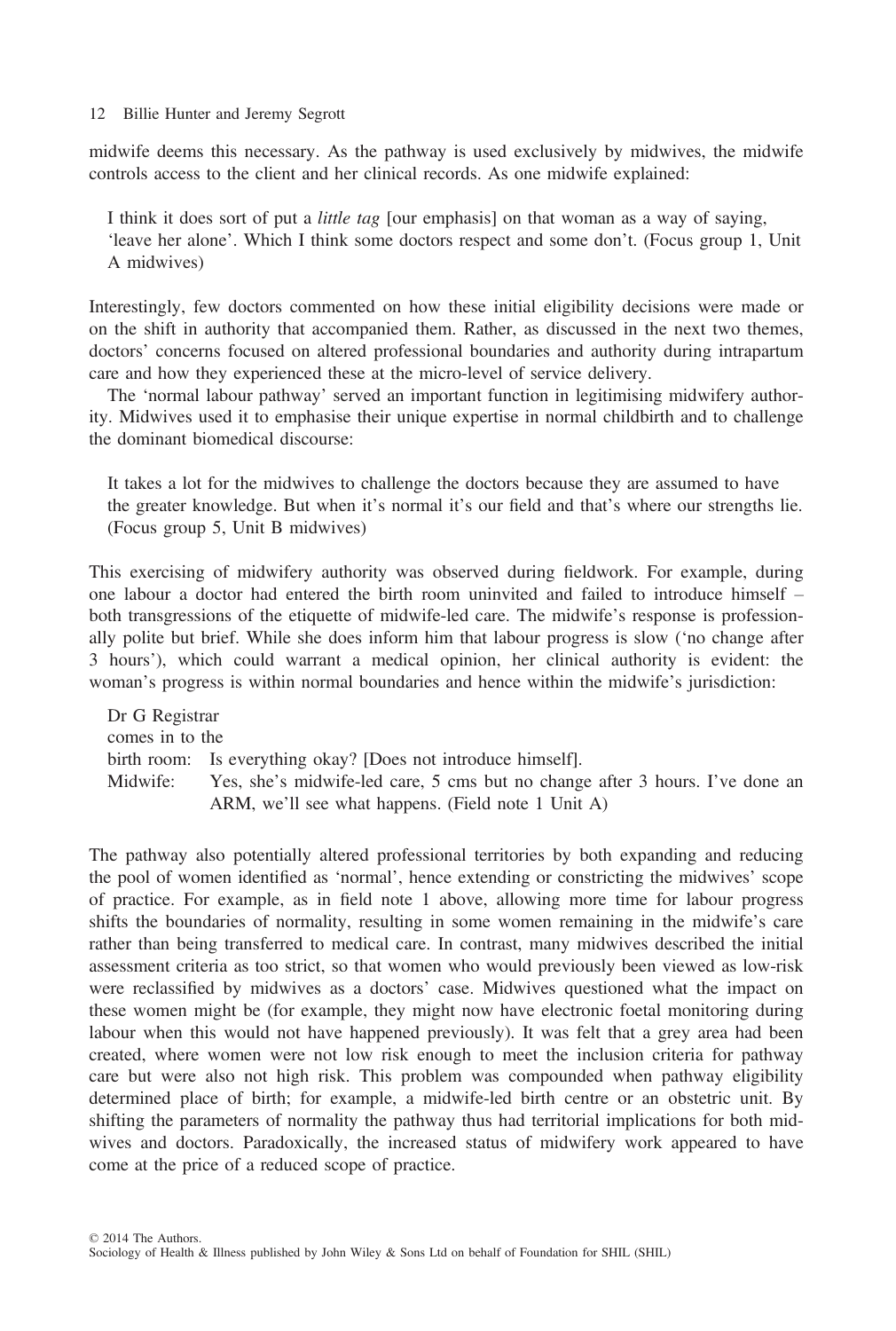## Shifting medical territory and jurisdiction

The doctors described increased tensions in their working relationships with midwives that they attributed to the pathway implementation, and expressed concerns about perceived shifts in professional authority and its implications, as in the following observation:

Dr G has very strong feelings about the pathway and protocols in general … He feels that the current problem with the pathway – but also I pick up, with childbirth in UK generally – is that doctors don't see enough of the mothers, only called in to bail out the midwives. Because they don't care for women throughout, don't get sense of overall picture. He fears that there is a hidden agenda behind the pathway – that it will lead to centralisation of services, closure of smaller units. (Field note 1 Unit A)

The data indicated that many doctors were initially unaware of the significance of the pathway's uni-professional focus, assuming that this was a midwifery initiative of little relevance to them. This may explain the apparent lack of lobbying to increase medical representation on the steering group.

Feelings of exclusion were a key feature of the doctors' accounts, resulting primarily from the shift in occupational jurisdiction. Doctors no longer had automatic access to low-risk clients or their records of care. They expressed concerns that this limited knowledge could prove problematic if medical advice was required:

I think it's better even if she's midwifery-led care to be aware of what's going on because I don't like to work by crisis … The patients who are not on the pathway – we are briefed what's going on, so we know because we are acting in control. [But] here's somebody who is still a patient on labour ward – in the same setting that we are dealing with, only you don't know anything about the patient until the patient runs into a problem. (Interview M, doctor Unit A)

Many of the doctors described how the pathway had resulted in midwives becoming 'territorial'. There was frequent reference to boundaries being drawn on the basis of women being on the pathway:

Often, when we are doing ward rounds we're told that one's on the pathway, that one's not on the pathway, you're not going in there. I mean it's not rigid but it is a bit territorial. (Interview J, doctor Unit B)

The doctors emphasised the value of team-working and how this had been compromised by the pathway:

I don't believe that just no medical input is the best way because we work as a team. For me it is that 'no intervention unless it is necessary'…. Too many Caesareans is not nice. It is not one thing, it's the overall structure, which includes midwives, doctors, junior staff and the whole team approach that is important, and at the moment the pathway involves only the midwives. (Interview S, doctor Unit A)

The doctors also expressed concerns that they had no overview of the overall maternity unit workload, which they considered necessary to plan their working day. This overview also created a sense of 'acting in control', suggesting that even though they valued teamwork, it was teamwork with the doctor at the helm. The exclusion of the doctors was manifested in the use of the whiteboard. Previously used to provide an at-a-glance summary of all women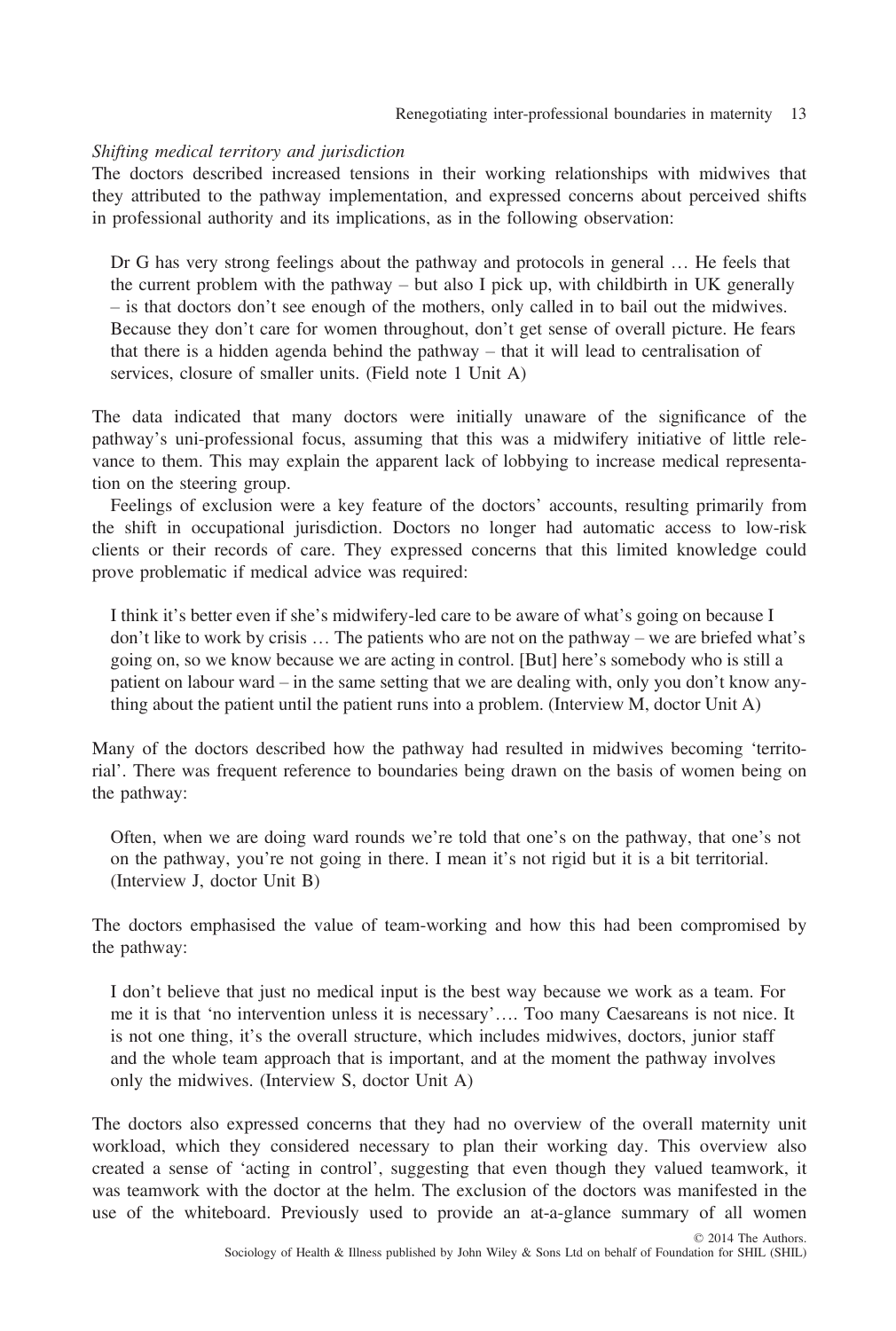admitted to the labour ward, with details of parity, gestation and other notable clinical features, for women on the pathway it now contained only the statement 'midwife-led care' (MLC):

If I come to the board, nobody's going to tell me. I just read 'MLC'. So all this says is that it's midwife-led care. They won't tell me anything more than that. But I know if there's a problem, I've got to go in and it's like you are basically called in to bail out. (Interview M, doctor Unit A)

Some midwives acknowledged that the shift in professional territories presented difficulties for the doctors; however the need to 'keep the doctors out' was generally accepted as inevitable in order for the midwives to establish the new order. The pathway was used as a boundary marker, with the phrase 'on the normal care pathway' being used to signify these altered territories:

They do their rounds on labour ward and you tell them 'Oh, we are okay in here. She is on the normal care pathway and progressing fine'. (Focus group 2, Unit A midwives)

As doctors were not involved in decisions about whether women should commence or exit care on the pathway, they were highly reliant on the midwives' clinical judgement. The doctors worried whether the pathway inclusion/exclusion criteria were always applied appropriately and whether midwives would rigidly stick to the pathway rather than using their clinical judgement, for example, in the case of slow progress in labour. Underpinning the doctors' unease were differing – and indeed conflicting – professional understandings of normality, abnormality and risk, and how best to respond to the uncertainty and unpredictability of childbirth.

These dissonant approaches are evident in the following accounts. The doctor refers to 'patients' being 'delivered', emphasising both the dangerous nature of birth and the importance of medical knowledge. In contrast, the midwife expresses confidence in normal physiology and 'women's' autonomy:

From what I understand, a normal care pathway means that this patient is presumed absolutely normal and will have absolutely normal labour, which I have a big reservation about because in labour, even if the patient had no problems before, you never know until the patient is delivered and the placenta is out … you see the problem with obstetrics is that some of them are very, very dicey and dangerous … Although the patient is OK at the moment then things can go pear-shaped any time. (Interview M, doctor Unit A)

They [doctors] just don't have that belief in normal physiology. It's sad to me, they just cannot believe that women will get on and do it themselves if you give them a chance to do it ... They've got to be seen to be doing things. They get their hand in, rather than say 'Hang on a minute, just step back. Let her be given a bit longer'. (Interview E, manager Unit A)

#### Redefining the doctor's role

The shift in territory resulted in changes to the doctors' role. The doctors commented that it was now their technical skills rather than their interpersonal skills that were required, using phrases such as 'bailing out' and 'coming in like the fire brigade' to describe experiences that emphasised their instrumental function: 'So we are placed in a much more technical position, and not so much a human position I think [interview J, doctor Unit B].

Although this emphasis on technical skill might be expected, given that obstetricians are the experts in abnormal childbirth and employed precisely because of this clinical expertise, in the view of the medical participants this aspect had been accentuated since the introduction of the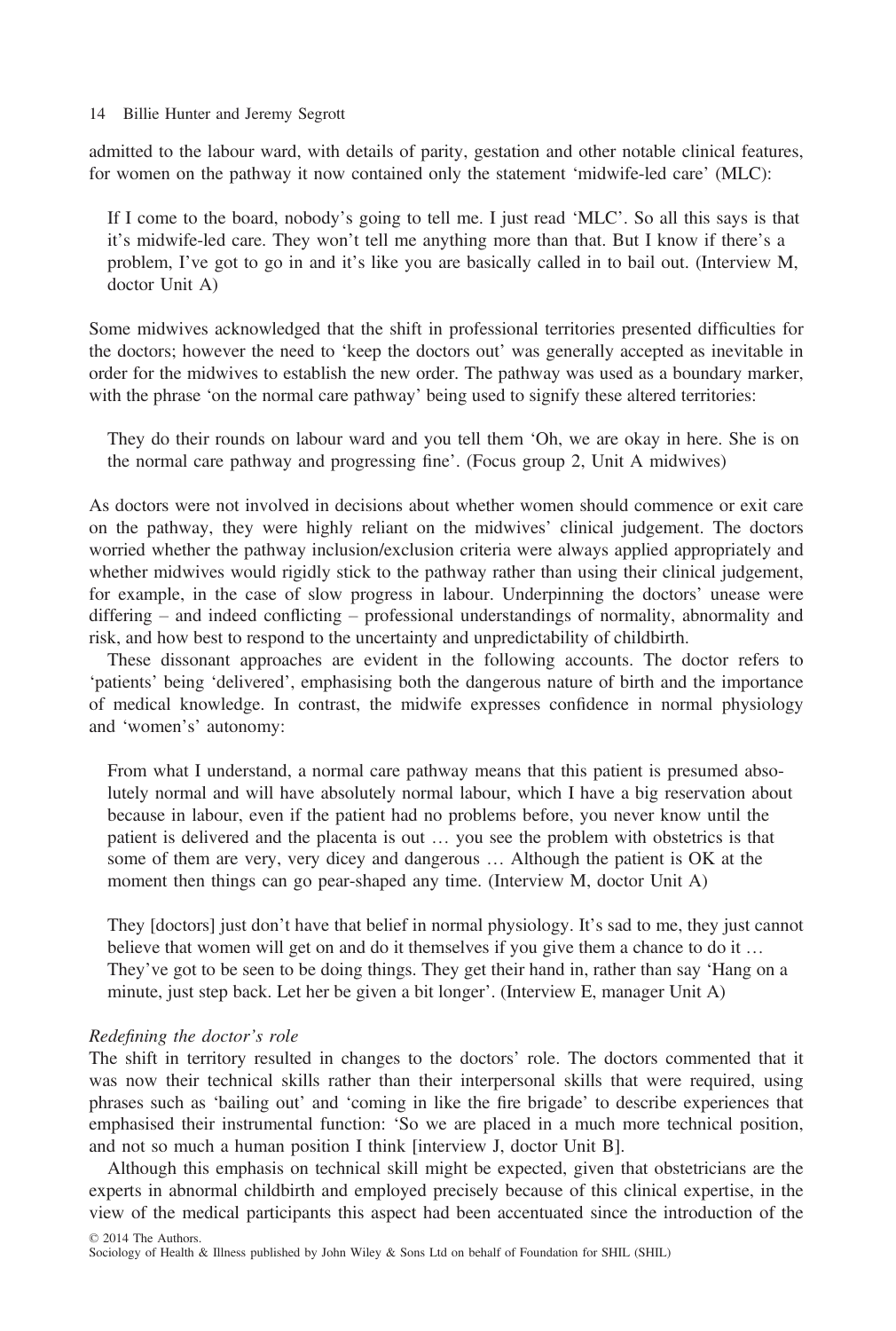pathway. Explaining why the lack of contact with low-risk women was problematic, doctors described their loss of the soft side of care:

There is a loss of that relationship [with women] and also the loss of being present with more normal deliveries. So I think that it's a poorer experience for us…. If you want doctors to be holistic practitioners, then you should give them a chance – we have been pushed into this technical area. (Interview J, doctor Unit B)

The findings indicate that the 'normal labour pathway' was used by midwives to legitimise a midwifery model of care and redefine midwifery territory. As a result, medical territory and jurisdiction were altered and the doctor's role was redefined. This in turn affected interprofessional relationships between midwives and doctors, with the clinical pathway acting at the interface of professional boundaries by signalling the borders of delegated authority.

#### **Discussion**

The implementation of the 'normal labour pathway' led to changes in occupational jurisdiction and a shift in professional territories in Welsh maternity care, illuminating the differing professional perspectives of midwives and obstetricians and the contrasting underpinning models of childbirth that they held. It achieved these changes in three key ways. Firstly, it was used by midwives to delineate spheres of professional practice and the boundaries between them. Secondly, it identified the characteristics of midwife-led care; finally it determined at what point doctors should potentially re-enter the picture and become involved in women's care. Even though the pathway did not fully involve doctors, they were part of its overall structure and it is therefore not surprising that it affected their roles and identity. The development of the pathway thus comprised key characteristics of a professional project that have been identified in the literature – the seeking of autonomy and the attempt to achieve occupational closure over an area of practice (Evans 2003, Witz 1990). For Witz (1992) a professional project is 'a strategic course of collective action' which acts to close off aspects of work to other groups and 'employ[s] distinctive tactical means in pursuit of the strategic aim' (p. 64). The pathway sought to achieve this closure by drawing a clear boundary between the sphere of normal labour (the expanded domain of midwives alone) and high-risk labour that required the medical and technical expertise of obstetricians in collaboration with midwives.

Unlike other clinical pathways aimed at enhancing inter-professional dialogue, the 'normal labour pathway' was never intended to dissolve professional boundaries. Rather than adopting a collaborative approach from the outset, with both professions discussing possible joint solutions to a shared problem, engagement with doctors was minimal. Indeed, the data suggest that doctors were frequently seen as part of the problem, not part of the solution. Limited engagement meant little opportunity to allay doctors' fears about the safety of this new approach or garner their support. Moreover, this approach failed to acknowledge that medical participation would sometimes be clinically necessary. It is likely that this fundamental gulf in the social meaning of the pathway for all concerned led to the increased inter-professional tensions identified in this study. As Martin et al.  $(2009)$  suggest, 'The sociological literature teaches us that professions tend to defend their jurisdictions fiercely, and respond to incursions by reasserting the legitimacy of existing boundaries' (Martin et al. 2009: 1191).

Pathways are not ideologically neutral. Instead, they are socially and professionally constructed and draw on specific kinds of knowledge and belief systems (Berg 1997). Differing professional ideologies play out in both their creation and implementation. In the case of the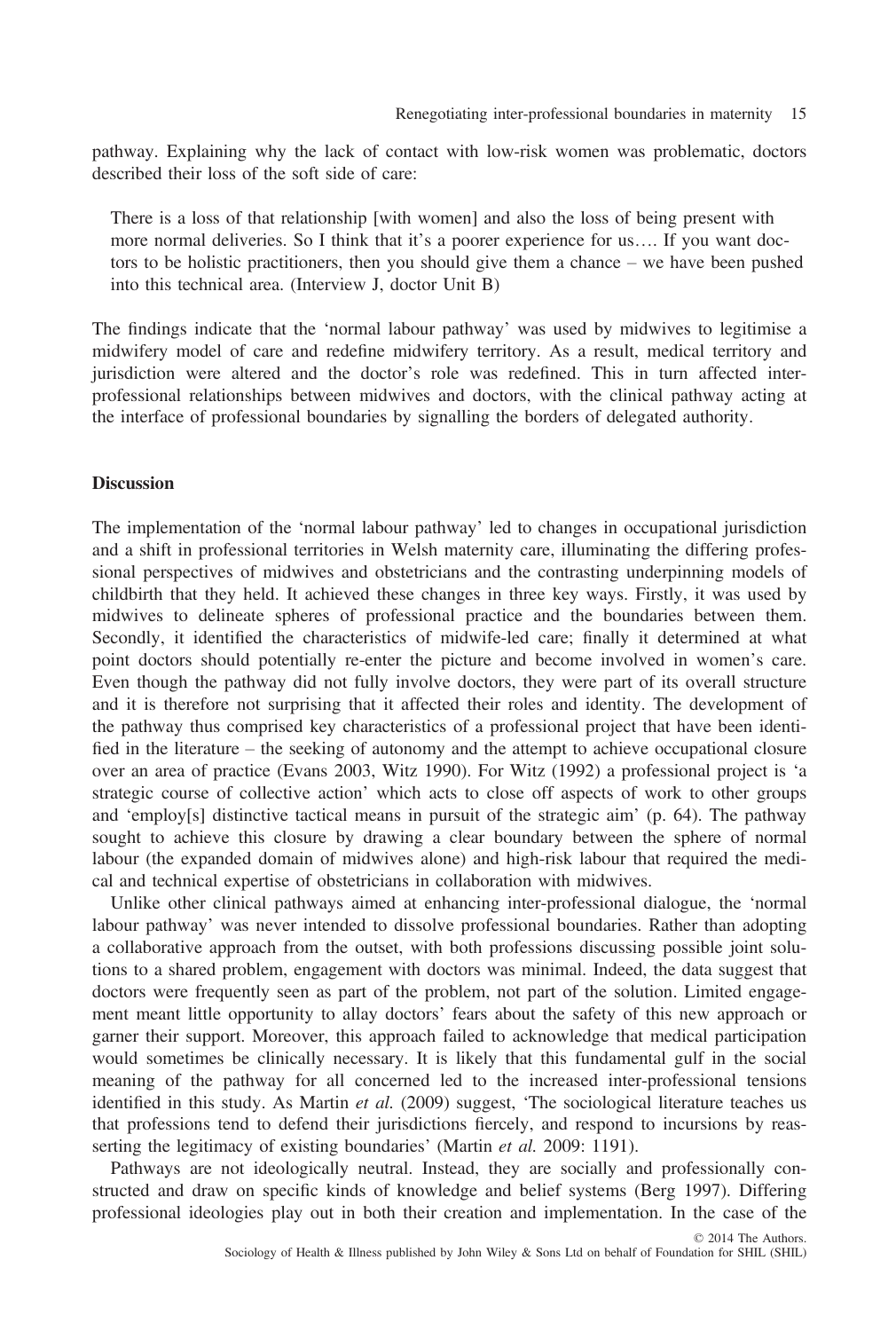'normal labour pathway' it is the ideology of the midwifery profession, usually characterised as subordinate, which has been influential. Midwives employed the pathway to add legitimacy to their care and challenge the dominance of biomedical knowledge. As one midwife explained: 'it puts a tag on the woman', making midwifery work visible. By categorising women as being 'on the pathway' or 'off the pathway', the pathway has sharply re-drawn the frontiers of inter-professional territories, expanding midwifery territory whilst reducing medical territory. Paradoxically, the risk criteria used to redraw these professional boundaries resulted in an increase in midwifery power, but within the smaller jurisdiction of midwife-led care. Although medical surveillance is not permitted within this space the overall jurisdictional space of midwives has been decreased. As Scamell and Alaszewski (2012: 210) observe, there is 'an ever closing window of normality' created by the dominance of a risk discourse in UK maternity care. It is an irony that the pathway employed the language of risk to underpin its aim of supporting normal birth and, as a consequence, further shrank the pool of low-risk women. It may be that this outcome is a likely consequence of any midwife-led care and would certainly be worth further exploration.

This ethnographic study was conducted in two maternity units in Wales and cannot claim generalisability. As a major aim was to explore how the pathway was used and experienced by midwives, its key users, the sample of midwives, was considerably larger than the sample of doctors. This difference in sample size is acknowledged as a limitation in relation to our analysis of the pathway's effects on inter-professional relationships. However, dissemination events held across Wales and attended by doctors and midwives indicated that the experiences of increased inter-professional tensions reported here were common, enhancing the study's credibility.

It should also be noted that the study was completed in 2006, at a relatively early stage of pathway implementation when tensions would have been most keenly felt. A similar study conducted now would be likely to generate different findings. The 'normal labour pathway' remains in use throughout Wales and has been the subject of reviews in 2007 and 2012, with a revised 'normal labour pathway' being introduced in April 2013. The aims of the pathway, however, remain the same. The revisions relate mainly to the flow of the documentation (so that it better helps to tell the story of a woman's labour) and the inclusion of substantive reference to NICE intrapartum care guidance, (National Collaborating Centre for Women and Children's Health 2007) as the underpinning evidence base. There have also been changes in Welsh maternity policy over this period, with a Strategic Vision for Maternity Services in Wales published in 2011 (Welsh Government 2011). This strategy suggests a policy shift: the new focus is largely on public health, with no mention of enhancing the normal birth rate or of the 'normal labour pathway'.

The 'normal labour pathway' has acted as a discursive tool to support a professional project led by midwives, whereby they can re-establish their professional territory and claim ownership of a distinctive body of knowledge in relation to normal birth. In doing so, it has disrupted the negotiated order with obstetrics. Whether this will lead to sustainable changes in inter-professional boundaries or whether each will 'retreat towards the protected core' (Larson, 1990: 45) remains to be seen.

Address for correspondence: Billie Hunter, School of Health Care Sciences, Cardiff University, East Gate House, 35–43 Newport Road, Cardiff, CF24 0AB e-mail: HunterB1@cardiff.ac.uk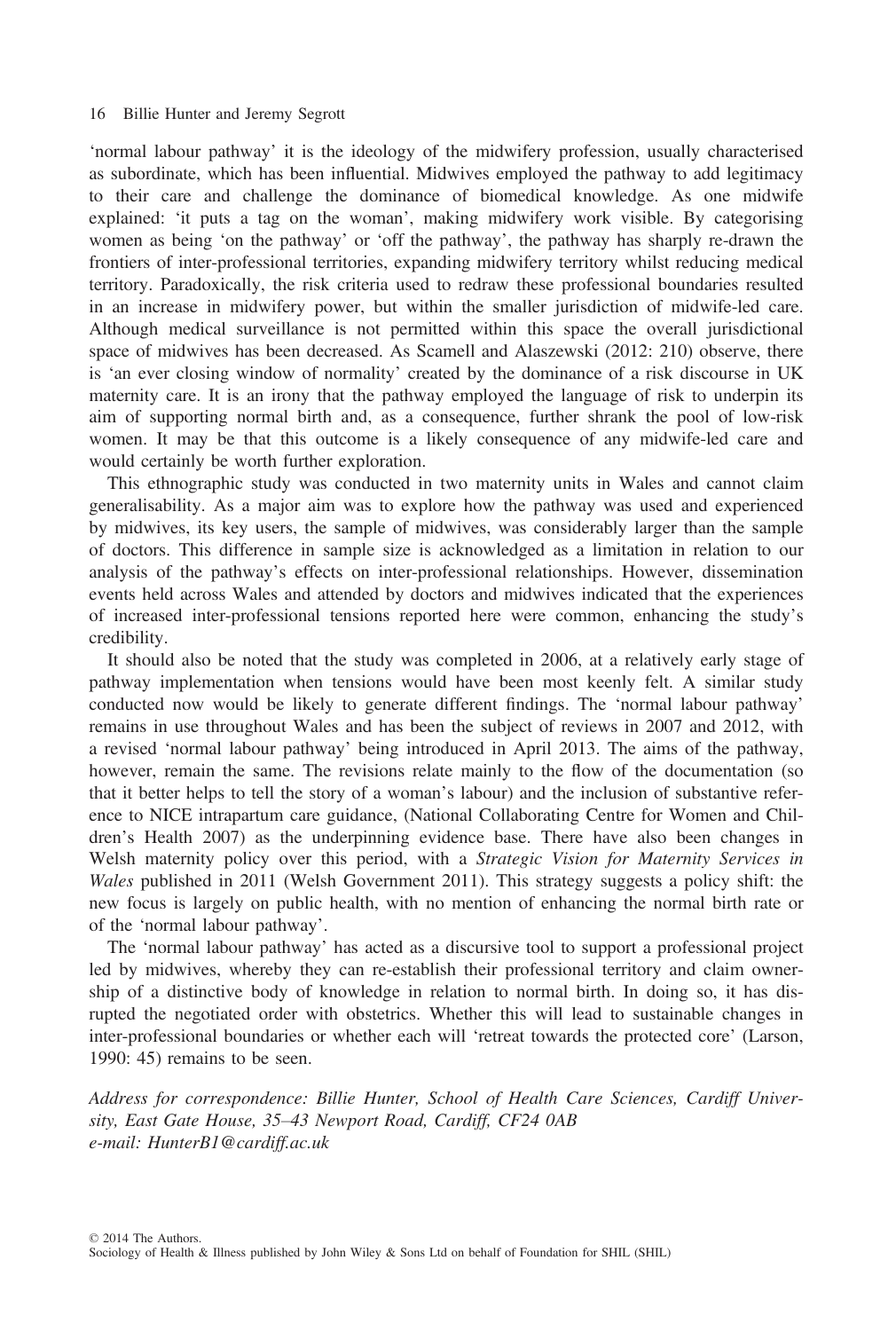# Acknowledgements

This research was funded by the Health Foundation, London, UK, Leading Practice through Research Project: LPTR 1084/2869. We would like to thank all study participants and project advisory group members. We are also grateful to the reviewers for their helpful comments on the first draft, which have helped us to strengthen the article. The Centre for the Development and Evaluation of Complex Interventions for Public Health Improvement is a UK Clinical Research Collaboration Public Health Research Centre of Excellence. Funding from the British Heart Foundation, Cancer Research UK, Economic and Social Research Council (RES-590–28–0005), Medical Research Council, the Welsh Government and the Wellcome Trust (WT087640MA), under the auspices of the UK Clinical Research Collaboration, is gratefully acknowledged.

## References

- Abbott, A. (1988) The Systems of Professions: An Essay on the Division of Expert Labor. Chicago: University of Chicago Press.
- Allen, D. (1997) The nursing-medical boundary: a negotiated order?, *Sociology of Health & Illness*, 19, 4, 498–520.
- Allen, D. (2009) From boundary concept to boundary object: The practice and politics of care pathway development, Social Science & Medicine, 69, 3, 354–61.
- Atwal, A. and Caldwell, K. (2002) Do multidisciplinary integrated care pathways improve inter-professional collaboration?, Scandinavian Journal of Caring Sciences, 16, 4, 360–7.
- Barnes, L. (2000) The social production of an enterprise clinic: nurses, clinical pathway guidelines and contemporary healthcare practices, Nursing Inquiry, 7, 3, 200–08.
- Berg, M. (1997) Problems and promises of the protocol, Social Science & Medicine, 44, 8, 1081–8.
- Bryers, H.M. and van Teijlingen, E. (2010) Risk, theory, social and medical models: a critical analysis of the concept of risk in maternity care, Midwifery, 26, 5, 488–96.
- Cabitza, F., Simone, C. and Sarini, M. (2008) Knowledge artifacts as bridges between theory and practice: the Clinical Pathway case, Knowledge Management in Action, 270, 37–50.
- Caminiti, C., Scoditti, U., Diodati, F. and Passalacqua, R. (2005) How to promote, improve and test adherence to scientific evidence in clinical practice, BMC Health Services Research, 5, 62. doi:doi:10. 1186/1472-6963-5-62.
- Carmel, S. (2006) Boundaries obscured and boundaries reinforced: incorporation as a strategy of occupational enhancement for intensive care, Sociology of Health & Illness, 28, 2, 154–77.
- Charles-Jones, H., Latimer, J. and May, C. (2003) Transforming general practice: the redistribution of medical work in primary care, Sociology of Health & Illness, 25, 1, 71–92.
- Coffey, A. and Atkinson, P. (1996) Making Sense of Qualitative Data. London: Sage.
- Currie, V.L. and Harvey, G. (2000) The use of care pathways as tools to support the implementation of evidence-based practice, Journal of Interprofessional Care, 14, 4, 311–24.
- De Vries, R. (2004) A Pleasing Birth: Midwives and Maternity Care in the Netherlands. Philadelphia: Temple University Press.
- Department of Health (1993) Changing Childbirth: Part 1: Report of the Expert Maternity Group. London: HMSO.
- Department of Health (2007) Maternity Matters: Choice, Access and Continuity of Care in a Safe Service. London: Department of Health/Partnerships for Children, Families and Maternity.
- Department of Health, Social Services and Public Safety (2012) A Strategy for Maternity Care in Northern Ireland. Belfast: Department of Health.
- Downe, S., Finlayson, K. and Fleming, A. (2010) Creating a collaborative culture in maternity care, Journal of Midwifery and Womens Health, 55, 3, 250–4.
- Dubois, V. (2009) Towards a critical policy ethnography: lessons from fieldwork on welfare control in France, Critical Policy Studies, 3, 2, 221–39.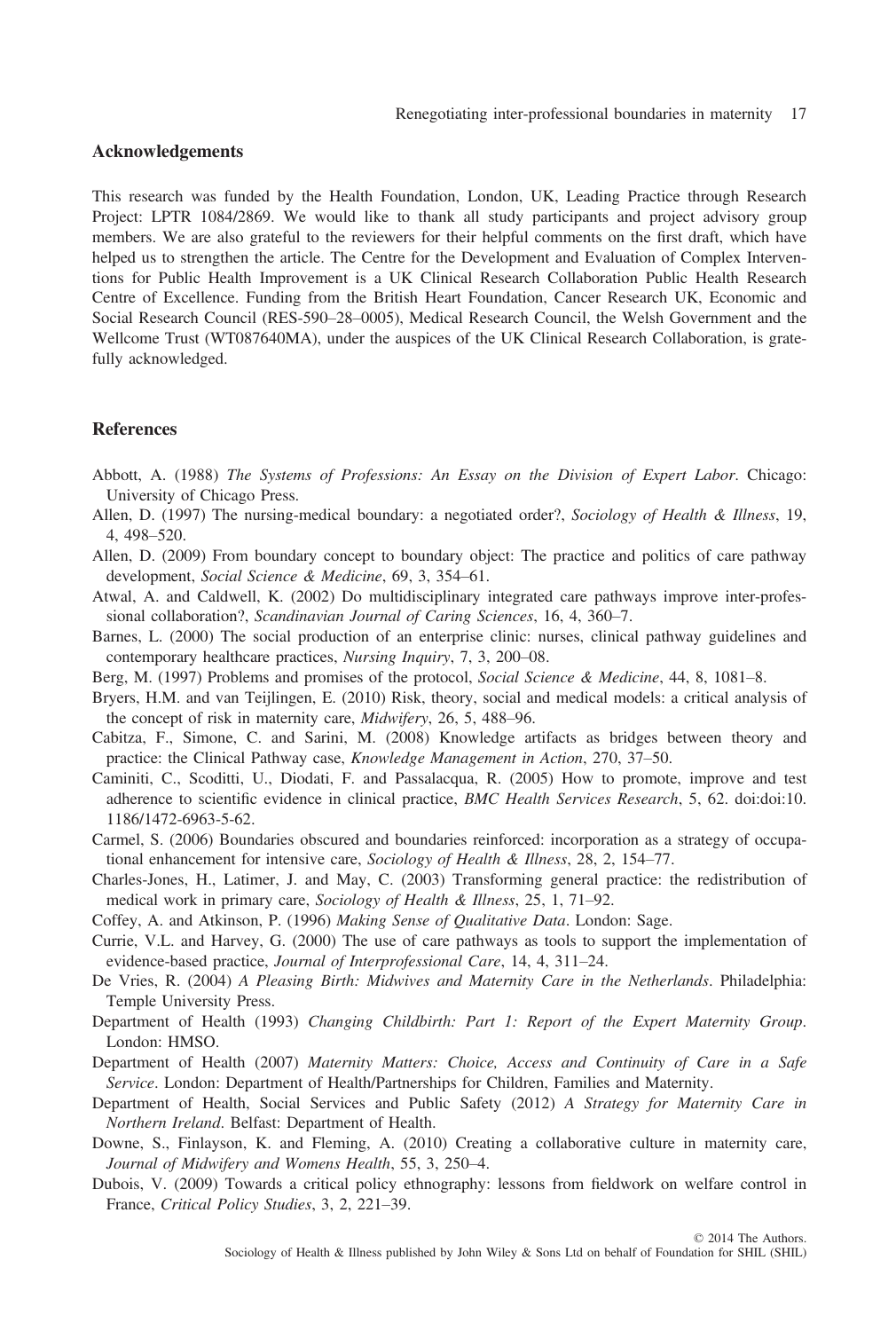- Evans, D. (2003) 'Taking public health out of the ghetto': the policy and practice of multi-disciplinary public health in the United Kingdom, Social Science & Medicine, 57, 6, 959–67.
- Foley, L. and Faircloth, C.A. (2003) Medicine as discursive resource: legitimation in the work narratives of midwives, Sociology of Health & Illness, 25, 2, 165–84.
- Fox, N. (2011) Boundary objects, social meanings and the success of new technologies, Sociology, 45, 1, 70–85.
- Fox, S. (2004) All-Wales Clinical Pathway for Normal Labour: a way to reducing unnecessary intervention?, Midwives, 7, 5, 216–19.
- Gabbay, J. and Le May, A. (2010) Practice-Based Evidence for Healthcare: Clinical Mindlines. Abingdon: Routledge.
- Gieryn, T.F. (1983) Boundary-work and the demarcation of science from non-science strains and interests in professional ideologies of scientists, American Sociological Review, 48, 6, 781–95.
- Gittell, J.H. and Weiss, L. (2004) Coordination networks within and across organizations: a multi-level framework, Journal of Management Studies, 41, 1, 127–53.
- Griffiths, L. (2003) Making connections: studies of the social organisation of healthcare, Sociology of Health & Illness, 25, 3, 155–71.
- Hatem, M., Sandall, J., Devane, D., Soltani, H. and Gates, S. (2008) Midwife-led versus other models of care for childbearing women, Cochrane Database of Systematic Reviews, reprinted in The Cochrane Library, 2009, 3.
- Hunter, B. (2005) Emotion work and boundary maintenance in hospital-based midwifery, Midwifery, 21, 3, 253–66.
- Hunter, B. (2007) The All Wales Clinical Pathway for Normal Labour: what are the experiences of midwives, doctors, managers and mothers? Final Project Report. Swansea: Institute of Health Research, Swansea University.
- Hunter, B. (2010) Implementing a national policy initiative to support normal birth: lessons from the All Wales Clinical Pathway for Normal Labour, Journal of Midwifery and Women's Health, 55, 3, 226–33.
- Hunter, B. and Segrott, J. (2008) Re-mapping client journeys and professional identities: a review of the literature on clinical pathways, International Journal of Nursing Studies, 45, 4, 608–25.
- Hunter, B. and Segrott, J. (2010) Using a clinical pathway to support normal birth: impact on practitioner roles and working practices, Birth, 37, 3, 227–36.
- Kirkham, M. (1999) The culture of midwifery in the National Health Service in England, Journal of Advanced Nursing, 30, 3, 732–9.
- Kitzinger, J., Green, J. and Coupland, V. (1990) Labour relations: midwives and doctors on the labour ward. In Garcia, J., Kilpatrick, R. and Richards, R. (eds) The Politics of Maternity Care. Oxford: Clarendon Press.
- Larson, S.M. (1990) In the matter of experts and professionals or how impossible it is to leave nothing unsaid. In Torstendahl, R. and Burrage, M. (eds) The Formation of Professions: Knowledge, State and Strategy. London: Sage.
- Lewis, G. (2005) Confidential Enquiries into Maternal and Child Health: Why Mothers Die (2000–2002) London: Confidential Enquiries into Maternal Deaths in the United Kingdom (CEMACH)
- McDonald, R., Campbell, S. and Lester, H. (2009) Practice nurses and the effects of the new general practitioner contract in the English National Health Service: The extension of a professional project?, Social Science & Medicine, 68, 7, 1206–12.
- McIntyre, M., Francis, K. and Chapman, Y. (2012) The struggle for contested boundaries in the move to collaborative care teams in Australian maternity care, Midwifery, 28, 3, 298–305.
- Martin, G., Currie, G. and Finn, R. (2009) Reconfiguring or reproducing intra-professional boundaries? Specialist expertise, generalist knowledge and the 'modernization' of the medical workforce, Social Science & Medicine, 68, 7, 1191–8.
- Nancarrow, S.A. and Borthwick, A.M. (2005) Dynamic professional boundaries in the healthcare workforce, Sociology of Health & Illness, 27, 7, 897–919.
- National Collaborating Centre for Women and Children's Health (2007) Intrapartum Care: Care of Healthy Women and Their Babies During Childbirth. London: National Institute for Health and Clinical Excellence.

Sociology of Health & Illness published by John Wiley & Sons Ltd on behalf of Foundation for SHIL (SHIL)